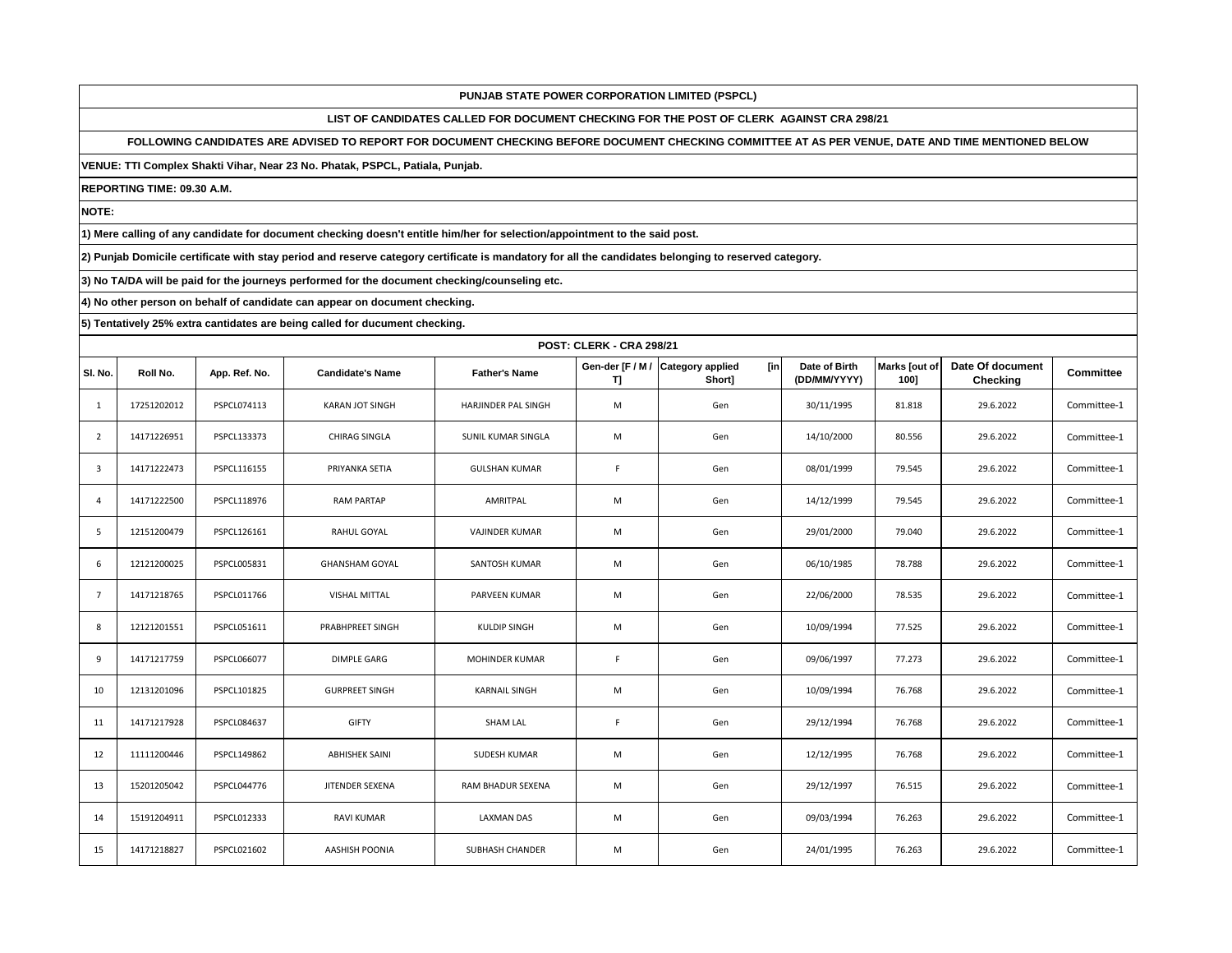# **LIST OF CANDIDATES CALLED FOR DOCUMENT CHECKING FOR THE POST OF CLERK AGAINST CRA 298/21**

## **FOLLOWING CANDIDATES ARE ADVISED TO REPORT FOR DOCUMENT CHECKING BEFORE DOCUMENT CHECKING COMMITTEE AT AS PER VENUE, DATE AND TIME MENTIONED BELOW**

**VENUE: TTI Complex Shakti Vihar, Near 23 No. Phatak, PSPCL, Patiala, Punjab.**

**REPORTING TIME: 09.30 A.M.**

**NOTE:**

**1) Mere calling of any candidate for document checking doesn't entitle him/her for selection/appointment to the said post.**

**2) Punjab Domicile certificate with stay period and reserve category certificate is mandatory for all the candidates belonging to reserved category.**

**3) No TA/DA will be paid for the journeys performed for the document checking/counseling etc.**

**4) No other person on behalf of candidate can appear on document checking.**

|         | <b>POST: CLERK - CRA 298/21</b> |                    |                         |                       |                       |                                                 |                               |                       |                              |                  |  |  |
|---------|---------------------------------|--------------------|-------------------------|-----------------------|-----------------------|-------------------------------------------------|-------------------------------|-----------------------|------------------------------|------------------|--|--|
| SI. No. | Roll No.                        | App. Ref. No.      | <b>Candidate's Name</b> | <b>Father's Name</b>  | Gen-der [F / M /<br>ŋ | <b>Category applied</b><br><b>fin</b><br>Short] | Date of Birth<br>(DD/MM/YYYY) | Marks [out of<br>100] | Date Of document<br>Checking | <b>Committee</b> |  |  |
| 16      | 14171224655                     | PSPCL033186        | KASHISH MONGA           | PAWAN KUMAR           | M                     | Gen                                             | 28/11/1998                    | 76.263                | 29.6.2022                    | Committee-1      |  |  |
| 17      | 14171217195                     | PSPCL153404        | <b>ARSHVEER KAUR</b>    | SIMARJIT SINGH        | F.                    | Gen                                             | 11/09/1992                    | 76.010                | 29.6.2022                    | Committee-1      |  |  |
| 18      | 11111201446                     | PSPCL003478        | VASUDHA SHARMA          | <b>BHUDEV SHASTRI</b> | F.                    | Gen                                             | 15/09/1995                    | 76.010                | 29.6.2022                    | Committee-1      |  |  |
| 19      | 15191202291                     | PSPCL111453        | <b>CHARNJEET SINGH</b>  | <b>BACHITAR SINGH</b> | M                     | Gen                                             | 03/04/1993                    | 75.758                | 29.6.2022                    | Committee-1      |  |  |
| 20      | 14171216428                     | PSPCL079321        | <b>MAMTA RANI</b>       | <b>RAM CHAND</b>      | F.                    | Gen                                             | 12/05/1994                    | 75.758                | 29.6.2022                    | Committee-1      |  |  |
| 21      | 17241207805                     | PSPCL025025        | <b>GURINDER SINGH</b>   | PARAMJIT SINGH        | M                     | Gen                                             | 27/05/1995                    | 75.758                | 29.6.2022                    | Committee-1      |  |  |
| 22      | 17241210844                     | PSPCL092459        | SAHIL                   | HARMESH KUMAR         | M                     | Gen                                             | 15/12/1999                    | 75.505                | 29.6.2022                    | Committee-1      |  |  |
| 23      | 17241201477                     | PSPCL054234        | SANDEEP KUMAR           | <b>BHARAT LAL</b>     | M                     | Gen                                             | 05/11/1992                    | 75.253                | 29.6.2022                    | Committee-1      |  |  |
| 24      | 11111201777                     | PSPCL074483        | NIMESH KUMAR JHA        | <b>GOPAL JHA</b>      | M                     | Gen                                             | 30/09/1995                    | 75.253                | 29.6.2022                    | Committee-1      |  |  |
| 25      | 12151200946                     | PSPCL043318        | PRABHJOT SINGH          | <b>JOGA SINGH</b>     | M                     | Gen                                             | 08/02/1997                    | 75.253                | 29.6.2022                    | Committee-1      |  |  |
| 26      | 15191202567                     | <b>PSPCL047778</b> | ARSHDEEP SINGH          | RAJINDER KUMAR        | M                     | Gen                                             | 19/02/1999                    | 75.253                | 29.6.2022                    | Committee-1      |  |  |
| 27      | 15191202016                     | PSPCL028264        | SHUBHAM GAHLAUT         | RAJESH GAHLAUT        | M                     | Gen                                             | 25/03/1995                    | 75.000                | 29.6.2022                    | Committee-1      |  |  |
| 28      | 16231203028                     | PSPCL030877        | <b>NEHA GUPTA</b>       | SANJEEV KUMAR GARG    | F.                    | Gen                                             | 01/09/1995                    | 75.000                | 29.6.2022                    | Committee-1      |  |  |
| 29      | 17241204255                     | PSPCL049840        | <b>MAYANK GOYAL</b>     | AJIT KUMAR GOYAL      | M                     | Gen                                             | 17/04/1997                    | 75.000                | 29.6.2022                    | Committee-1      |  |  |
| 30      | 14171214280                     | PSPCL151045        | <b>MUSKAN BILANDI</b>   | <b>RAKESH BILANDI</b> | F                     | Gen                                             | 30/07/1997                    | 75.000                | 29.6.2022                    | Committee-1      |  |  |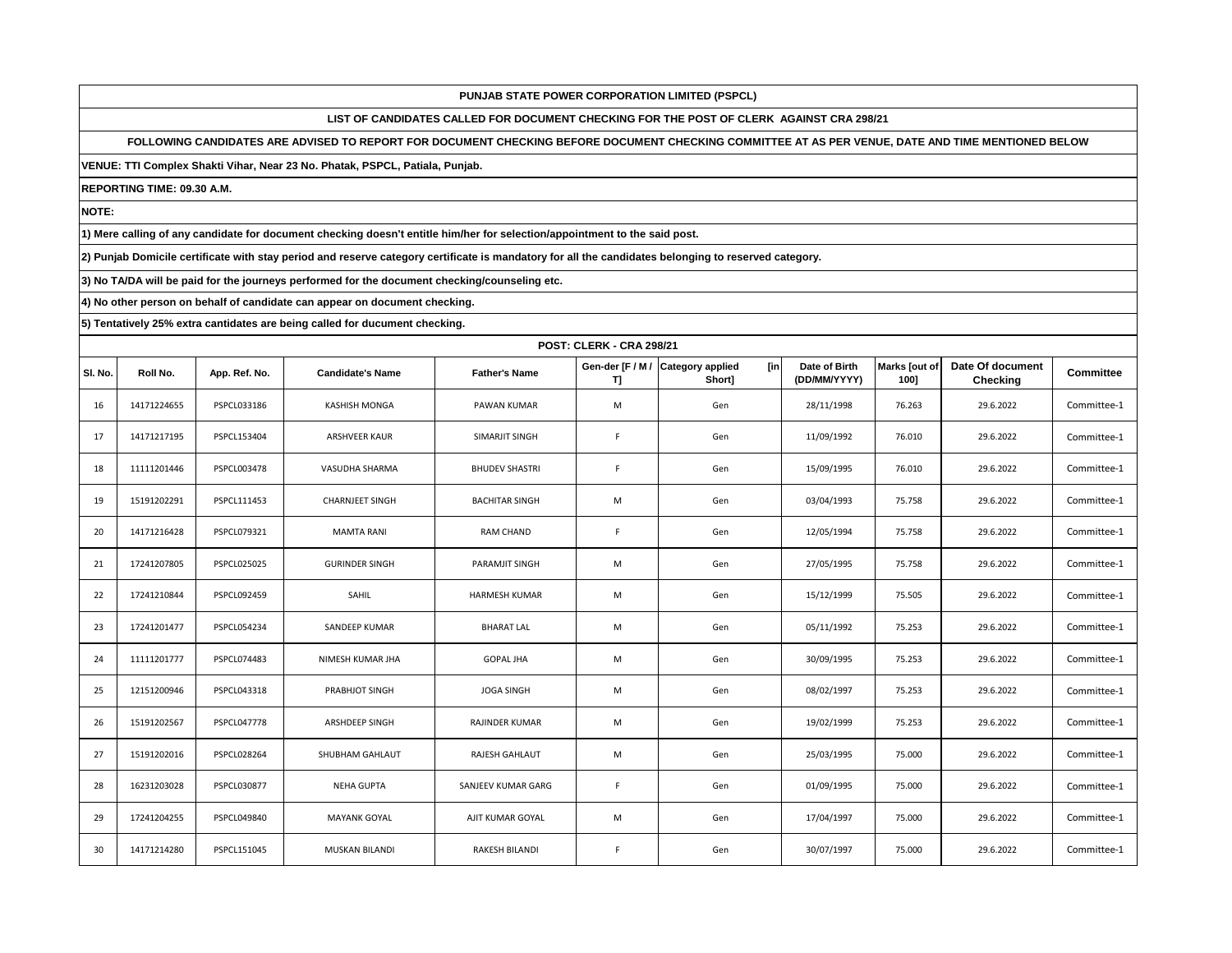# **LIST OF CANDIDATES CALLED FOR DOCUMENT CHECKING FOR THE POST OF CLERK AGAINST CRA 298/21**

# **FOLLOWING CANDIDATES ARE ADVISED TO REPORT FOR DOCUMENT CHECKING BEFORE DOCUMENT CHECKING COMMITTEE AT AS PER VENUE, DATE AND TIME MENTIONED BELOW**

**VENUE: TTI Complex Shakti Vihar, Near 23 No. Phatak, PSPCL, Patiala, Punjab.**

**REPORTING TIME: 09.30 A.M.**

**NOTE:**

**1) Mere calling of any candidate for document checking doesn't entitle him/her for selection/appointment to the said post.**

**2) Punjab Domicile certificate with stay period and reserve category certificate is mandatory for all the candidates belonging to reserved category.**

**3) No TA/DA will be paid for the journeys performed for the document checking/counseling etc.**

**4) No other person on behalf of candidate can appear on document checking.**

|         | <b>POST: CLERK - CRA 298/21</b> |               |                         |                          |                       |                                           |                               |                       |                                     |                  |  |  |
|---------|---------------------------------|---------------|-------------------------|--------------------------|-----------------------|-------------------------------------------|-------------------------------|-----------------------|-------------------------------------|------------------|--|--|
| SI. No. | Roll No.                        | App. Ref. No. | <b>Candidate's Name</b> | <b>Father's Name</b>     | Gen-der [F / M /<br>ŋ | [in]<br><b>Category applied</b><br>Short] | Date of Birth<br>(DD/MM/YYYY) | Marks [out of<br>100] | Date Of document<br><b>Checking</b> | <b>Committee</b> |  |  |
| 31      | 15201205751                     | PSPCL144948   | MANJINDER SINGH         | SUKHMANDER SINGH         | M                     | Gen                                       | 05/12/1993                    | 74.747                | 30.6.2022                           | Committee-1      |  |  |
| 32      | 14171226685                     | PSPCL111356   | <b>NOORJOT SINGH</b>    | <b>NATHA SINGH</b>       | M                     | Gen                                       | 28/01/1998                    | 74.747                | 30.6.2022                           | Committee-1      |  |  |
| 33      | 17241205575                     | PSPCL017309   | PARSHANT                | <b>RAJESH GARG</b>       | M                     | Gen                                       | 14/03/1998                    | 74.495                | 30.6.2022                           | Committee-1      |  |  |
| 34      | 15191205431                     | PSPCL021227   | MANISH KUMAR            | <b>VIJAY KUMAR</b>       | M                     | Gen                                       | 17/05/1995                    | 74.242                | 30.6.2022                           | Committee-1      |  |  |
| 35      | 16231205846                     | PSPCL015411   | <b>AARTI BEDI</b>       | <b>TARLOCHAN SINGH</b>   | F.                    | Gen                                       | 20/10/1996                    | 74.242                | 30.6.2022                           | Committee-1      |  |  |
| 36      | 17241201225                     | PSPCL094701   | SHUBHAM SHARDA          | <b>NARESH INDER NATH</b> | M                     | Gen                                       | 18/01/1997                    | 74.242                | 30.6.2022                           | Committee-1      |  |  |
| 37      | 16231204537                     | PSPCL043105   | <b>HARPREET KAUR</b>    | SURINDER SINGH DHILLON   | F.                    | Gen                                       | 02/07/1991                    | 73.990                | 30.6.2022                           | Committee-1      |  |  |
| 38      | 14171219461                     | PSPCL106529   | VISHAL                  | <b>VARINDER KUMAR</b>    | M                     | Gen                                       | 27/10/1994                    | 73.990                | 30.6.2022                           | Committee-1      |  |  |
| 39      | 17241204231                     | PSPCL044296   | RABIYA SHARMA           | PARVESH SHARMA           | F.                    | Gen                                       | 13/09/1995                    | 73.990                | 30.6.2022                           | Committee-1      |  |  |
| 40      | 14171226691                     | PSPCL111681   | <b>ABHISHEK GABA</b>    | <b>KULWANT RAI</b>       | M                     | Gen                                       | 05/12/1999                    | 73.990                | 30.6.2022                           | Committee-1      |  |  |
| 41      | 14171210983                     | PSPCL119050   | <b>VIPUSH GARG</b>      | <b>ASHOK KUMAR</b>       | M                     | Gen                                       | 19/09/2000                    | 73.990                | 30.6.2022                           | Committee-1      |  |  |
| 42      | 14171217040                     | PSPCL139667   | KASHISH                 | SATEESH KUMAR            | F.                    | Gen                                       | 15/11/2000                    | 73.990                | 30.6.2022                           | Committee-1      |  |  |
| 43      | 11111200790                     | PSPCL045924   | MONIKA KHARANGHAR       | RAJESHWAR SINGH          | F.                    | Gen                                       | 11/01/1994                    | 73.737                | 30.6.2022                           | Committee-1      |  |  |
| 44      | 14171217007                     | PSPCL137693   | <b>AMANDEEP KAUR</b>    | <b>GURTEJ SINGH</b>      | F                     | Gen                                       | 12/08/1996                    | 73.485                | 30.6.2022                           | Committee-1      |  |  |
| 45      | 15191201390                     | PSPCL140785   | <b>ABHISHEK SINGH</b>   | <b>AMREEK SINGH</b>      | M                     | Gen                                       | 15/01/1997                    | 73.485                | 30.6.2022                           | Committee-1      |  |  |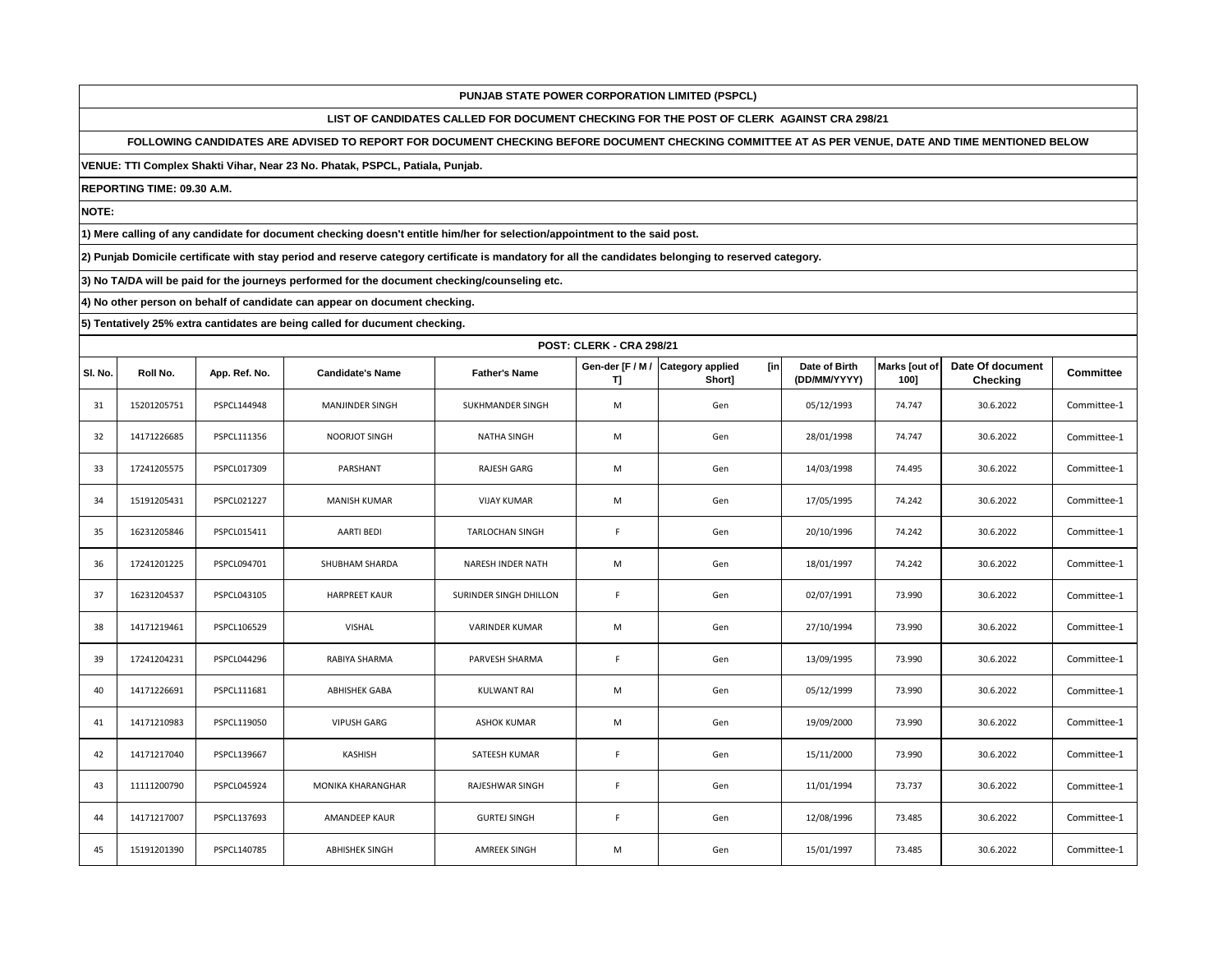# **LIST OF CANDIDATES CALLED FOR DOCUMENT CHECKING FOR THE POST OF CLERK AGAINST CRA 298/21**

# **FOLLOWING CANDIDATES ARE ADVISED TO REPORT FOR DOCUMENT CHECKING BEFORE DOCUMENT CHECKING COMMITTEE AT AS PER VENUE, DATE AND TIME MENTIONED BELOW**

**VENUE: TTI Complex Shakti Vihar, Near 23 No. Phatak, PSPCL, Patiala, Punjab.**

**REPORTING TIME: 09.30 A.M.**

**NOTE:**

**1) Mere calling of any candidate for document checking doesn't entitle him/her for selection/appointment to the said post.**

**2) Punjab Domicile certificate with stay period and reserve category certificate is mandatory for all the candidates belonging to reserved category.**

**3) No TA/DA will be paid for the journeys performed for the document checking/counseling etc.**

**4) No other person on behalf of candidate can appear on document checking.**

|         | <b>POST: CLERK - CRA 298/21</b> |                    |                         |                        |                        |                                          |                               |                       |                              |                  |  |  |
|---------|---------------------------------|--------------------|-------------------------|------------------------|------------------------|------------------------------------------|-------------------------------|-----------------------|------------------------------|------------------|--|--|
| SI. No. | Roll No.                        | App. Ref. No.      | <b>Candidate's Name</b> | <b>Father's Name</b>   | Gen-der [F / M /<br>T] | [in<br><b>Category applied</b><br>Short] | Date of Birth<br>(DD/MM/YYYY) | Marks [out of<br>100] | Date Of document<br>Checking | <b>Committee</b> |  |  |
| 46      | 17241206506                     | PSPCL062531        | <b>VINEY JINDAL</b>     | NARESH CHAND           | M                      | Gen                                      | 31/08/1991                    | 73.232                | 30.6.2022                    | Committee-1      |  |  |
| 47      | 16231203690                     | PSPCL016130        | <b>MANISHA GOYAL</b>    | ASHWANI KUMAR GOYAL    | F.                     | Gen                                      | 04/04/1993                    | 73.232                | 30.6.2022                    | Committee-1      |  |  |
| 48      | 12131202643                     | PSPCL009509        | AKASH BANSAL            | MOHINDER PAL BANSAL    | M                      | Gen                                      | 25/02/1994                    | 73.232                | 30.6.2022                    | Committee-1      |  |  |
| 49      | 11111200073                     | PSPCL078113        | <b>GAURAV YADAV</b>     | <b>VINOD KUMAR</b>     | M                      | Gen                                      | 19/07/1997                    | 73.232                | 30.6.2022                    | Committee-1      |  |  |
| 50      | 17241210063                     | PSPCL052442        | <b>KESHAV GOYAL</b>     | <b>JANARDHAN GOYAL</b> | M                      | Gen                                      | 05/06/2000                    | 73.232                | 30.6.2022                    | Committee-1      |  |  |
| 51      | 12141201582                     | PSPCL038019        | <b>JASMER SINGH</b>     | MAHENDER SINGH         | M                      | Gen                                      | 27/03/1988                    | 72.980                | 30.6.2022                    | Committee-1      |  |  |
| 52      | 17251202602                     | PSPCL095094        | <b>LAKSHAY GOGIA</b>    | RAJINDER KUMAR         | M                      | Gen                                      | 24/06/1995                    | 72.980                | 30.6.2022                    | Committee-1      |  |  |
| 53      | 17241200537                     | PSPCL014214        | SAKSHI SHARMA           | RAJINDER KUMAR         | F.                     | Gen                                      | 02/11/1995                    | 72.980                | 30.6.2022                    | Committee-1      |  |  |
| 54      | 14171218792                     | PSPCL016048        | ARUNDEEP                | SITA RAM               | M                      | Gen                                      | 28/05/1996                    | 72.980                | 30.6.2022                    | Committee-1      |  |  |
| 55      | 16231202634                     | PSPCL094056        | AKANKSHA                | RAJIV SAYAL            | F                      | Gen                                      | 01/10/1996                    | 72.980                | 30.6.2022                    | Committee-1      |  |  |
| 56      | 16231201050                     | <b>PSPCL067425</b> | <b>MEHAK GUPTA</b>      | ANIL KUMAR GUPTA       | F.                     | Gen                                      | 06/12/1997                    | 72.980                | 30.6.2022                    | Committee-1      |  |  |
| 57      | 17241201411                     | <b>PSPCL022070</b> | <b>VARUN ARORA</b>      | <b>SURESH ARORA</b>    | M                      | Gen                                      | 11/11/1992                    | 72.727                | 30.6.2022                    | Committee-1      |  |  |
| 58      | 14171224630                     | PSPCL029845        | LOVISH GOYAL            | OM PARKASH GOYAL       | M                      | Gen                                      | 17/08/1995                    | 72.727                | 30.6.2022                    | Committee-1      |  |  |
| 59      | 14171221300                     | PSPCL136641        | <b>ISHU RANI</b>        | PARSHOTAM KUMAR        | F.                     | Gen                                      | 28/06/1997                    | 72.727                | 30.6.2022                    | Committee-1      |  |  |
| 60      | 16231200410                     | PSPCL077644        | CHARIKA                 | <b>DARSHAN MITTAL</b>  | F                      | Gen                                      | 10/06/1999                    | 72.727                | 30.6.2022                    | Committee-1      |  |  |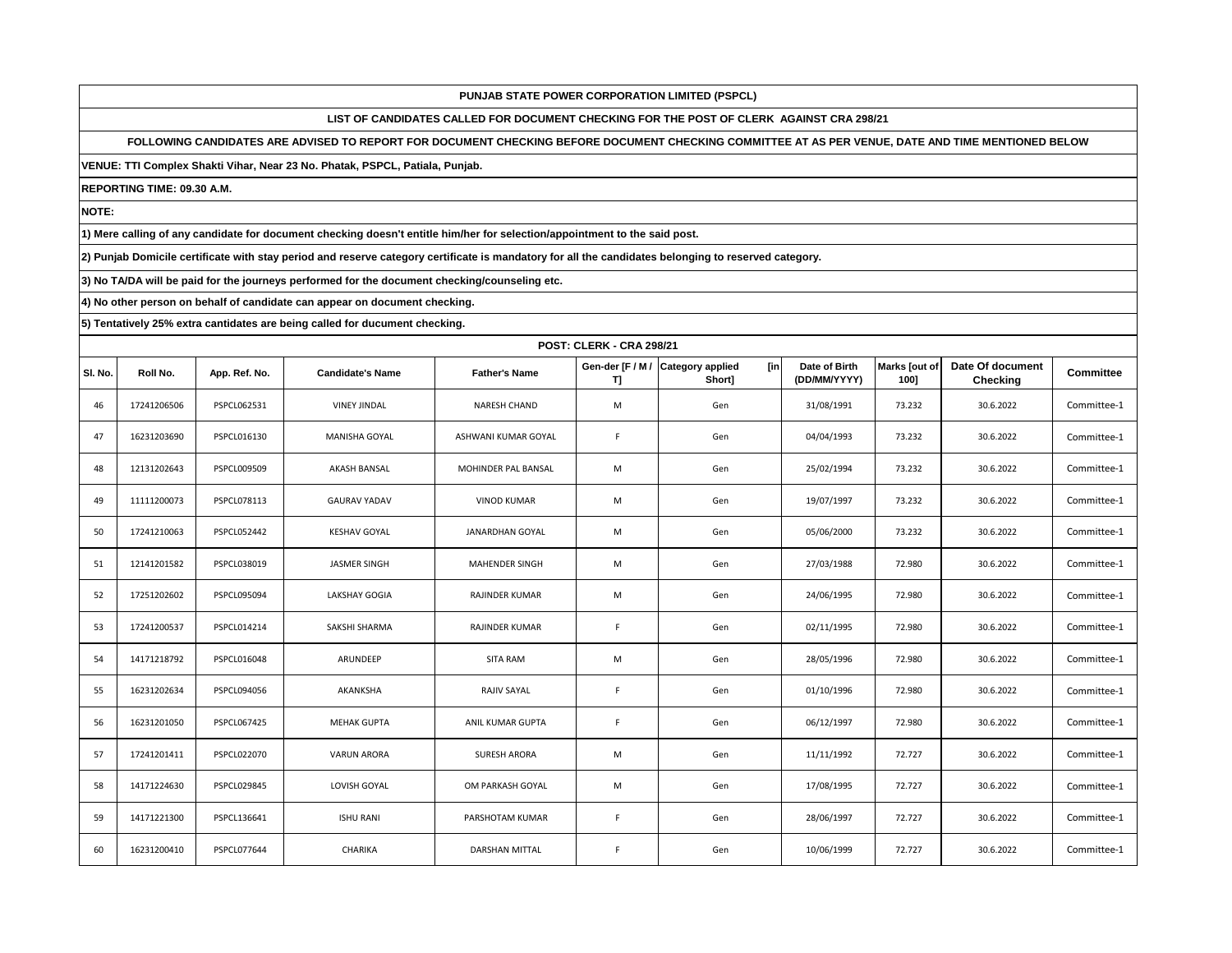# **LIST OF CANDIDATES CALLED FOR DOCUMENT CHECKING FOR THE POST OF CLERK AGAINST CRA 298/21**

## **FOLLOWING CANDIDATES ARE ADVISED TO REPORT FOR DOCUMENT CHECKING BEFORE DOCUMENT CHECKING COMMITTEE AT AS PER VENUE, DATE AND TIME MENTIONED BELOW**

**VENUE: TTI Complex Shakti Vihar, Near 23 No. Phatak, PSPCL, Patiala, Punjab.**

**REPORTING TIME: 09.30 A.M.**

**NOTE:**

**1) Mere calling of any candidate for document checking doesn't entitle him/her for selection/appointment to the said post.**

**2) Punjab Domicile certificate with stay period and reserve category certificate is mandatory for all the candidates belonging to reserved category.**

**3) No TA/DA will be paid for the journeys performed for the document checking/counseling etc.**

**4) No other person on behalf of candidate can appear on document checking.**

|         | <b>POST: CLERK - CRA 298/21</b> |               |                         |                         |                       |                                           |                               |                       |                                     |                  |  |  |
|---------|---------------------------------|---------------|-------------------------|-------------------------|-----------------------|-------------------------------------------|-------------------------------|-----------------------|-------------------------------------|------------------|--|--|
| SI. No. | Roll No.                        | App. Ref. No. | <b>Candidate's Name</b> | <b>Father's Name</b>    | Gen-der [F / M /<br>ŋ | [in]<br><b>Category applied</b><br>Short] | Date of Birth<br>(DD/MM/YYYY) | Marks [out of<br>100] | Date Of document<br><b>Checking</b> | <b>Committee</b> |  |  |
| 61      | 14171219541                     | PSPCL115135   | <b>ASHISH</b>           | RAJINDER KUMAR          | M                     | Gen                                       | 22/11/1999                    | 72.727                | 01.07.2022                          | Committee-1      |  |  |
| 62      | 12141200517                     | PSPCL128938   | YACHIKA DHINGRA         | TILAK RAJ               | F.                    | Gen                                       | 06/11/1994                    | 72.475                | 01.07.2022                          | Committee-1      |  |  |
| 63      | 14171224426                     | PSPCL000981   | <b>ANMOL KUMAR</b>      | <b>VIJAY KUMAR</b>      | M                     | Gen                                       | 06/11/1994                    | 72.475                | 01.07.2022                          | Committee-1      |  |  |
| 64      | 14171210452                     | PSPCL052675   | AYUSH SINGLA            | MOHINDER PAUL SINGLA    | M                     | Gen                                       | 19/10/1997                    | 72.475                | 01.07.2022                          | Committee-1      |  |  |
| 65      | 15201205895                     | PSPCL017089   | DEEPAK GOYAL            | JAI PRAKASH GOYAL       | M                     | Gen                                       | 05/09/1990                    | 72.222                | 01.07.2022                          | Committee-1      |  |  |
| 66      | 15191203949                     | PSPCL016105   | <b>HIMANI GUPTA</b>     | <b>CHAMAN LAL GUPTA</b> | F.                    | Gen                                       | 30/01/1991                    | 72.222                | 01.07.2022                          | Committee-1      |  |  |
| 67      | 15201205051                     | PSPCL046418   | <b>RAJESH KUMAR</b>     | <b>INDRAJ</b>           | M                     | Gen                                       | 05/08/1992                    | 72.222                | 01.07.2022                          | Committee-1      |  |  |
| 68      | 14171201001                     | PSPCL120850   | <b>TARUN SINGLA</b>     | <b>VINOD KUMAR</b>      | M                     | Gen                                       | 18/06/1997                    | 72.222                | 01.07.2022                          | Committee-1      |  |  |
| 69      | 12121200859                     | PSPCL106543   | YOGESH MITTAL           | RAJESH KUMAR MITTAL     | M                     | Gen                                       | 22/08/1999                    | 72.222                | 01.07.2022                          | Committee-1      |  |  |
| 70      | 15201200409                     | PSPCL134951   | <b>HARSH BANSAL</b>     | SOMNATH BANSAL          | M                     | Gen                                       | 29/08/1999                    | 72.222                | 01.07.2022                          | Committee-1      |  |  |
| 71      | 12141201296                     | PSPCL140602   | MINAKSHI SHARMA         | <b>VINOD SHARMA</b>     | F.                    | Gen                                       | 04/07/1995                    | 71.970                | 01.07.2022                          | Committee-1      |  |  |
| 72      | 12131200514                     | PSPCL023659   | <b>RAJAT SINGH</b>      | RANDHIR                 | M                     | Gen                                       | 21/03/2000                    | 71.970                | 01.07.2022                          | Committee-1      |  |  |
| 73      | 14171218684                     | PSPCL000143   | NAVDEEP KUMAR           | <b>INDERJEET GARG</b>   | M                     | Gen                                       | 14/11/1989                    | 71.717                | 01.07.2022                          | Committee-1      |  |  |
| 74      | 17241201345                     | PSPCL141687   | PARVEEN                 | <b>BALVINDER</b>        | M                     | Gen                                       | 03/02/1992                    | 71.717                | 01.07.2022                          | Committee-1      |  |  |
| 75      | 14171222580                     | PSPCL126323   | <b>BEANT KAUR</b>       | <b>BALWINDER SINGH</b>  | F                     | Gen                                       | 28/09/1993                    | 71.717                | 01.07.2022                          | Committee-1      |  |  |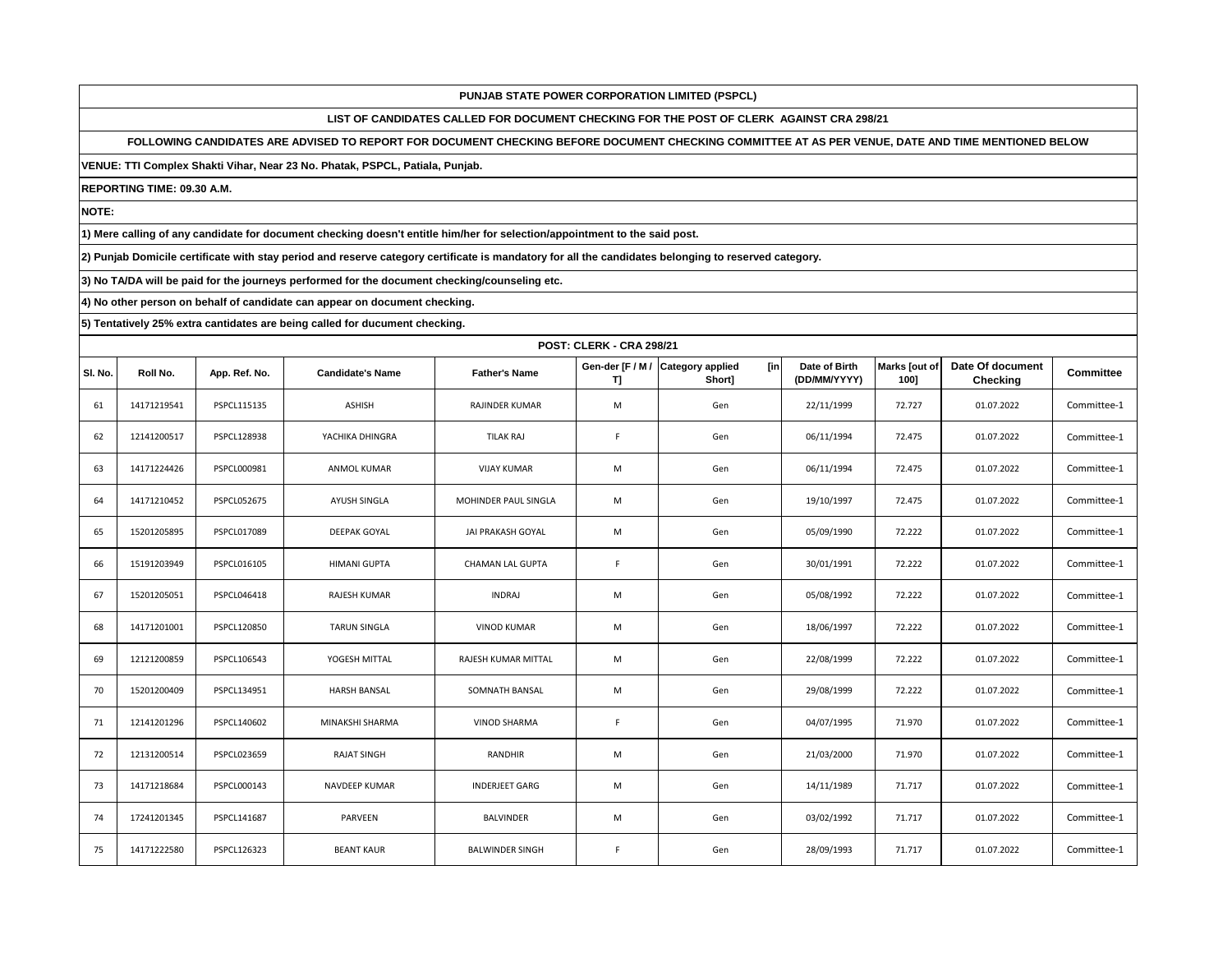# **LIST OF CANDIDATES CALLED FOR DOCUMENT CHECKING FOR THE POST OF CLERK AGAINST CRA 298/21**

# **FOLLOWING CANDIDATES ARE ADVISED TO REPORT FOR DOCUMENT CHECKING BEFORE DOCUMENT CHECKING COMMITTEE AT AS PER VENUE, DATE AND TIME MENTIONED BELOW**

**VENUE: TTI Complex Shakti Vihar, Near 23 No. Phatak, PSPCL, Patiala, Punjab.**

**REPORTING TIME: 09.30 A.M.**

**NOTE:**

**1) Mere calling of any candidate for document checking doesn't entitle him/her for selection/appointment to the said post.**

**2) Punjab Domicile certificate with stay period and reserve category certificate is mandatory for all the candidates belonging to reserved category.**

**3) No TA/DA will be paid for the journeys performed for the document checking/counseling etc.**

**4) No other person on behalf of candidate can appear on document checking.**

|         | <b>POST: CLERK - CRA 298/21</b> |                    |                          |                      |                       |                                                 |                               |                       |                              |                  |  |  |
|---------|---------------------------------|--------------------|--------------------------|----------------------|-----------------------|-------------------------------------------------|-------------------------------|-----------------------|------------------------------|------------------|--|--|
| SI. No. | Roll No.                        | App. Ref. No.      | <b>Candidate's Name</b>  | <b>Father's Name</b> | Gen-der [F / M /<br>ŋ | <b>Category applied</b><br><b>fin</b><br>Short] | Date of Birth<br>(DD/MM/YYYY) | Marks [out of<br>100] | Date Of document<br>Checking | <b>Committee</b> |  |  |
| 76      | 11111202068                     | PSPCL147587        | HITESH SAINI             | MOHAN LAL SAINI      | M                     | Gen                                             | 30/06/1995                    | 71.717                | 01.07.2022                   | Committee-1      |  |  |
| 77      | 12151201270                     | PSPCL010703        | <b>VIRENDER RAVESH</b>   | <b>RAM KUMAR</b>     | M                     | Gen                                             | 17/09/1996                    | 71.717                | 01.07.2022                   | Committee-1      |  |  |
| 78      | 13161204598                     | PSPCL001616        | SANYAM KHANNA            | <b>VIVEK KHANNA</b>  | M                     | Gen                                             | 25/01/1999                    | 71.717                | 01.07.2022                   | Committee-1      |  |  |
| 79      | 17251200721                     | PSPCL051920        | DEEPAK ASTHANA           | RAJIV ASTHANA        | M                     | Gen                                             | 26/09/1987                    | 71.465                | 01.07.2022                   | Committee-1      |  |  |
| 80      | 16231204709                     | PSPCL076863        | LEENA SHARMA             | YASHPAL SHARMA       | F.                    | Gen                                             | 24/12/1993                    | 71.465                | 01.07.2022                   | Committee-1      |  |  |
| 81      | 13161204477                     | PSPCL121732        | RUPALI SHARMA            | <b>ASHOK KUMAR</b>   | F.                    | Gen                                             | 24/10/1995                    | 71.465                | 01.07.2022                   | Committee-1      |  |  |
| 82      | 17241201681                     | PSPCL005059        | AYUSH SHARMA             | <b>VAKIL CHAND</b>   | M                     | Gen                                             | 29/02/1996                    | 71.465                | 01.07.2022                   | Committee-1      |  |  |
| 83      | 14171208964                     | PSPCL043030        | <b>KAMAL KANT SUTHAR</b> | RAJENDER SUTHAR      | M                     | Gen                                             | 22/07/1998                    | 71.465                | 01.07.2022                   | Committee-1      |  |  |
| 84      | 14171224582                     | <b>PSPCL022065</b> | <b>GULSHAN KUMAR</b>     | LAL CHAND            | M                     | Gen                                             | 22/06/1993                    | 71.212                | 01.07.2022                   | Committee-1      |  |  |
| 85      | 15211200283                     | PSPCL036435        | <b>ABHINEET DOGRA</b>    | SATISH KUMAR         | M                     | Gen                                             | 23/02/1995                    | 71.212                | 01.07.2022                   | Committee-1      |  |  |
| 86      | 17241207260                     | <b>PSPCL070507</b> | RIYA BATHLA              | CHANDER MOHAN BATHLA | F.                    | Gen                                             | 26/06/1996                    | 71.212                | 01.07.2022                   | Committee-1      |  |  |
| 87      | 14171217569                     | PSPCL046340        | <b>HEERA SINGH</b>       | JAGDEV SINGH         | M                     | Gen                                             | 07/05/1998                    | 71.212                | 01.07.2022                   | Committee-1      |  |  |
| 88      | 16231207042                     | PSPCL109273        | <b>DINRAYN KAUR</b>      | <b>VICTOR SINGH</b>  | F.                    | Gen                                             | 22/06/2000                    | 71.212                | 01.07.2022                   | Committee-1      |  |  |
| 89      | 11111200437                     | PSPCL148195        | <b>GURWINDER SINGH</b>   | <b>HARDEV SINGH</b>  | M                     | Gen                                             | 28/07/1995                    | 70.960                | 01.07.2022                   | Committee-1      |  |  |
| 90      | 12131201442                     | PSPCL037994        | <b>BHART SINGH</b>       | <b>TILAK RAJ</b>     | M                     | Gen                                             | 23/06/1997                    | 70.960                | 01.07.2022                   | Committee-1      |  |  |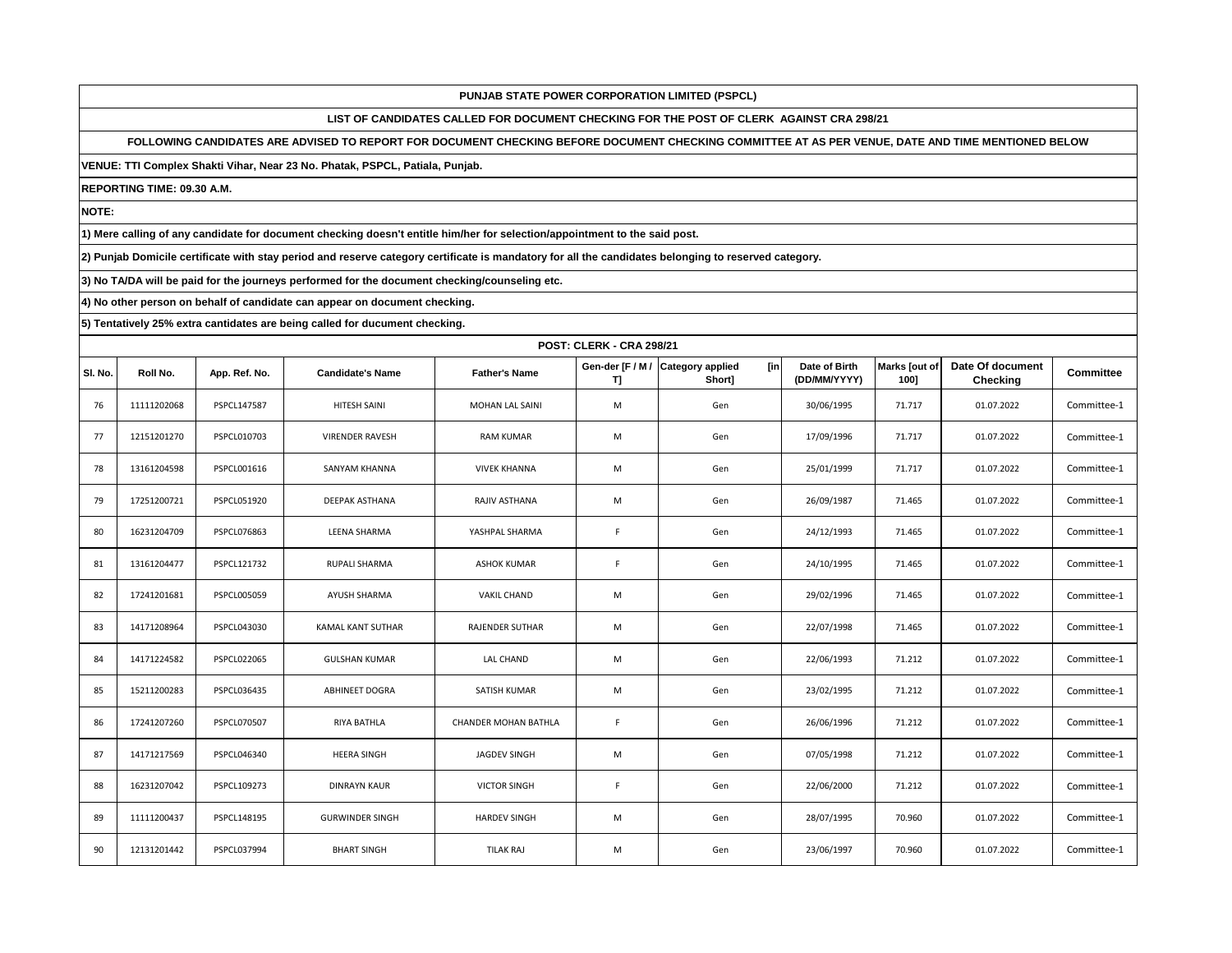# **LIST OF CANDIDATES CALLED FOR DOCUMENT CHECKING FOR THE POST OF CLERK AGAINST CRA 298/21**

# **FOLLOWING CANDIDATES ARE ADVISED TO REPORT FOR DOCUMENT CHECKING BEFORE DOCUMENT CHECKING COMMITTEE AT AS PER VENUE, DATE AND TIME MENTIONED BELOW**

**VENUE: TTI Complex Shakti Vihar, Near 23 No. Phatak, PSPCL, Patiala, Punjab.**

**REPORTING TIME: 09.30 A.M.**

**NOTE:**

**1) Mere calling of any candidate for document checking doesn't entitle him/her for selection/appointment to the said post.**

**2) Punjab Domicile certificate with stay period and reserve category certificate is mandatory for all the candidates belonging to reserved category.**

**3) No TA/DA will be paid for the journeys performed for the document checking/counseling etc.**

**4) No other person on behalf of candidate can appear on document checking.**

|         | <b>POST: CLERK - CRA 298/21</b> |                    |                         |                            |                       |                                                 |                               |                       |                              |                  |  |  |
|---------|---------------------------------|--------------------|-------------------------|----------------------------|-----------------------|-------------------------------------------------|-------------------------------|-----------------------|------------------------------|------------------|--|--|
| SI. No. | Roll No.                        | App. Ref. No.      | <b>Candidate's Name</b> | <b>Father's Name</b>       | Gen-der [F / M /<br>ŋ | <b>Category applied</b><br><b>fin</b><br>Short] | Date of Birth<br>(DD/MM/YYYY) | Marks [out of<br>100] | Date Of document<br>Checking | <b>Committee</b> |  |  |
| 91      | 17241208313                     | PSPCL127008        | <b>KAMESH SHARMA</b>    | <b>VED PARKASH SHARMA</b>  | M                     | Gen                                             | 04/07/1997                    | 70.960                | 04.07.2022                   | Committee-1      |  |  |
| 92      | 14171220305                     | PSPCL029533        | <b>MOHIT KUMAR</b>      | <b>ASHOK KUMAR</b>         | M                     | Gen                                             | 02/09/1997                    | 70.960                | 04.07.2022                   | Committee-1      |  |  |
| 93      | 12131202394                     | PSPCL097256        | <b>PARAS KAKKAR</b>     | <b>ASHOK KUMAR</b>         | M                     | Gen                                             | 22/12/1997                    | 70.960                | 04.07.2022                   | Committee-1      |  |  |
| 94      | 14171223007                     | PSPCL003398        | <b>HEMRAJ</b>           | NATHU RAM NARANG           | M                     | Gen                                             | 04/02/1998                    | 70.960                | 04.07.2022                   | Committee-1      |  |  |
| 95      | 15191202100                     | <b>PSPCL053220</b> | <b>MUSKAN GUPTA</b>     | <b>SUNIL GUPTA</b>         | F.                    | Gen                                             | 21/11/1999                    | 70.960                | 04.07.2022                   | Committee-1      |  |  |
| 96      | 14171223113                     | PSPCL018178        | <b>SUMIT</b>            | <b>JAI PRAKASH</b>         | M                     | Gen                                             | 14/09/1992                    | 70.707                | 04.07.2022                   | Committee-1      |  |  |
| 97      | 14171211518                     | PSPCL000519        | <b>ANKIT GUPTA</b>      | MAHESH KUMAR GUPTA         | M                     | Gen                                             | 27/10/1994                    | 70.707                | 04.07.2022                   | Committee-1      |  |  |
| 98      | 13161208164                     | PSPCL000960        | <b>BALRAJ SINGH</b>     | <b>SWARAN SINGH</b>        | M                     | Gen                                             | 19/12/1995                    | 70.707                | 04.07.2022                   | Committee-1      |  |  |
| 99      | 14171219478                     | PSPCL108073        | HIMANSHU SINGLA         | CHIMAN LAL SINGLA          | M                     | Gen                                             | 17/01/1996                    | 70.707                | 04.07.2022                   | Committee-1      |  |  |
| 100     | 14171217109                     | PSPCL146453        | SUGANDHA CHHABRA        | <b>HAKUMAT RAI CHHABRA</b> | F.                    | Gen                                             | 10/09/1997                    | 70.707                | 04.07.2022                   | Committee-1      |  |  |
| 101     | 15201205556                     | <b>PSPCL050708</b> | <b>SANJAY SWAMI</b>     | RAJENDER KUMAR             | M                     | Gen                                             | 19/08/1998                    | 70.707                | 04.07.2022                   | Committee-1      |  |  |
| 102     | 17241205279                     | PSPCL103785        | <b>DEEPAK KUMAR</b>     | RAKESH SHRIVASTAV          | M                     | Gen                                             | 07/05/1991                    | 70.455                | 04.07.2022                   | Committee-1      |  |  |
| 103     | 14171218717                     | <b>PSPCL005890</b> | <b>BHUPESH BANSAL</b>   | <b>GIRDHARI LAL</b>        | M                     | Gen                                             | 05/01/1992                    | 70.455                | 04.07.2022                   | Committee-1      |  |  |
| 104     | 13161203693                     | <b>PSPCL038227</b> | <b>HARPREET KAUR</b>    | SARABJIT SINGH             | F.                    | Gen                                             | 11/07/1992                    | 70.455                | 04.07.2022                   | Committee-1      |  |  |
| 105     | 14171213288                     | PSPCL045118        | <b>EENA KAMRA</b>       | SATISH KUMAR               | F                     | Gen                                             | 17/06/1993                    | 70.455                | 04.07.2022                   | Committee-1      |  |  |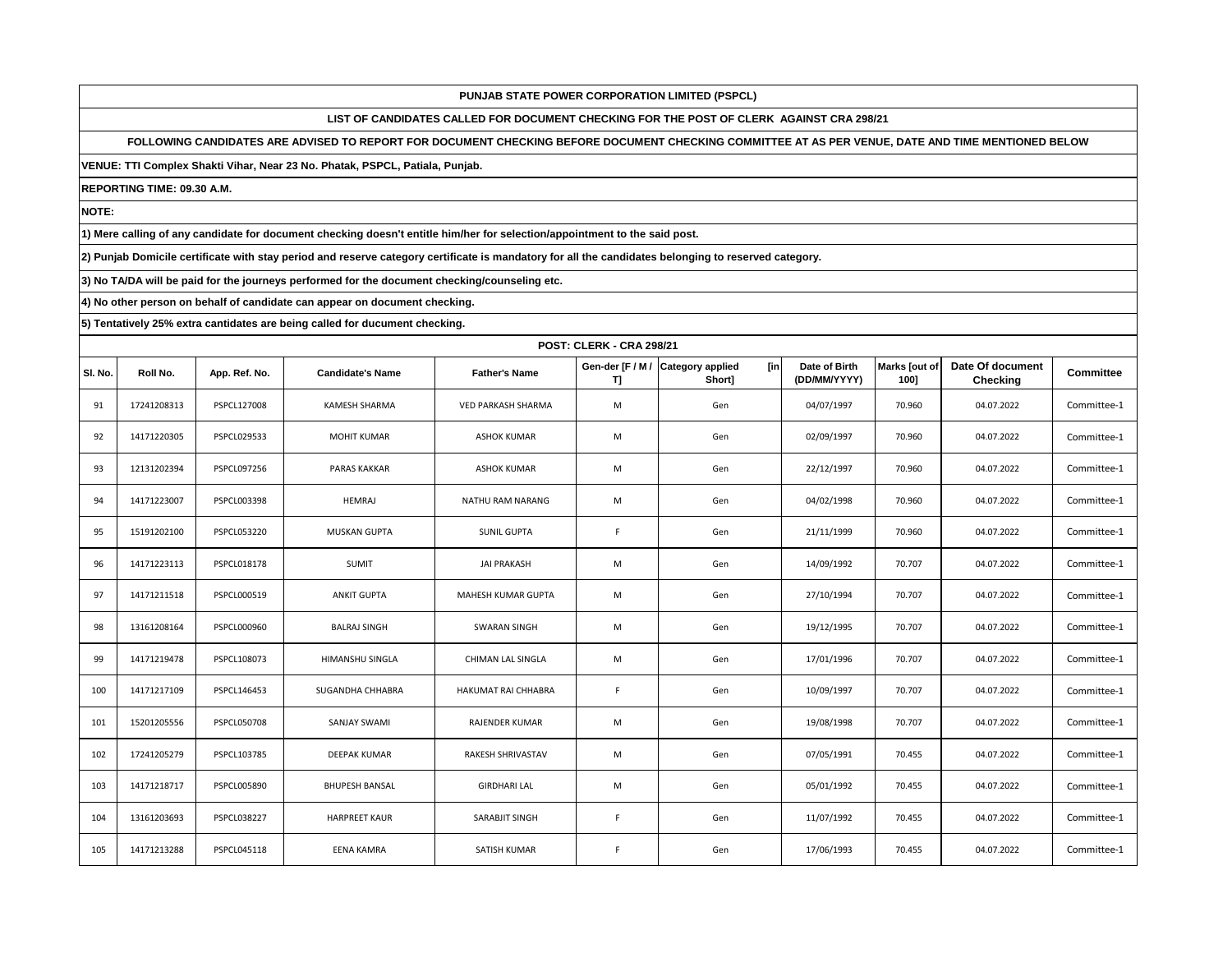# **LIST OF CANDIDATES CALLED FOR DOCUMENT CHECKING FOR THE POST OF CLERK AGAINST CRA 298/21**

# **FOLLOWING CANDIDATES ARE ADVISED TO REPORT FOR DOCUMENT CHECKING BEFORE DOCUMENT CHECKING COMMITTEE AT AS PER VENUE, DATE AND TIME MENTIONED BELOW**

**VENUE: TTI Complex Shakti Vihar, Near 23 No. Phatak, PSPCL, Patiala, Punjab.**

**REPORTING TIME: 09.30 A.M.**

**NOTE:**

**1) Mere calling of any candidate for document checking doesn't entitle him/her for selection/appointment to the said post.**

**2) Punjab Domicile certificate with stay period and reserve category certificate is mandatory for all the candidates belonging to reserved category.**

**3) No TA/DA will be paid for the journeys performed for the document checking/counseling etc.**

**4) No other person on behalf of candidate can appear on document checking.**

|         | <b>POST: CLERK - CRA 298/21</b> |                    |                         |                        |                        |                                          |                               |                       |                                     |                  |  |  |
|---------|---------------------------------|--------------------|-------------------------|------------------------|------------------------|------------------------------------------|-------------------------------|-----------------------|-------------------------------------|------------------|--|--|
| SI. No. | Roll No.                        | App. Ref. No.      | <b>Candidate's Name</b> | <b>Father's Name</b>   | Gen-der [F / M /<br>T] | [in<br><b>Category applied</b><br>Short] | Date of Birth<br>(DD/MM/YYYY) | Marks [out of<br>100] | Date Of document<br><b>Checking</b> | <b>Committee</b> |  |  |
| 106     | 11111201548                     | PSPCL099451        | ANU MISHRA              | SHATRUGHNA MISHRA      | F.                     | Gen                                      | 18/12/1995                    | 70.455                | 04.07.2022                          | Committee-1      |  |  |
| 107     | 16231208432                     | PSPCL099705        | <b>ISHLEEN KAUR</b>     | HARVINDER SINGH        | F.                     | Gen                                      | 08/01/1996                    | 70.455                | 04.07.2022                          | Committee-1      |  |  |
| 108     | 15191203496                     | PSPCL020283        | ADITYA SHARMA           | NARESH SHARMA          | M                      | Gen                                      | 27/04/1996                    | 70.455                | 04.07.2022                          | Committee-1      |  |  |
| 109     | 14171208221                     | PSPCL123329        | SAHIL GARG              | RAKESH KUMAR GARG      | M                      | Gen                                      | 16/07/1997                    | 70.455                | 04.07.2022                          | Committee-1      |  |  |
| 110     | 15201205881                     | PSPCL012501        | <b>RAJU SINGH</b>       | <b>DEVENDER SINGH</b>  | M                      | Gen                                      | 09/02/1990                    | 70.202                | 04.07.2022                          | Committee-1      |  |  |
| 111     | 14171223170                     | PSPCL026599        | NAVDEEP SINGH           | <b>RAJWANT SINGH</b>   | M                      | Gen                                      | 10/08/1995                    | 70.202                | 04.07.2022                          | Committee-1      |  |  |
| 112     | 12131204431                     | <b>PSPCL022989</b> | <b>BALJEET SINGH</b>    | <b>BHAGWAN SINGH</b>   | M                      | Gen                                      | 26/03/1996                    | 70.202                | 04.07.2022                          | Committee-1      |  |  |
| 113     | 13161207517                     | PSPCL016412        | SUKHJEET SINGH          | <b>RANJIT SINGH</b>    | M                      | Gen                                      | 16/09/1998                    | 70.202                | 04.07.2022                          | Committee-1      |  |  |
| 114     | 14171220318                     | PSPCL032230        | POOJA                   | SHISHAN PAL            | F.                     | Gen                                      | 11/09/2000                    | 70.202                | 04.07.2022                          | Committee-1      |  |  |
| 115     | 17241205678                     | PSPCL047042        | <b>HARRY GUPTA</b>      | ASHOK KUMAR GUPTA      | M                      | Gen                                      | 09/07/1994                    | 69.949                | 04.07.2022                          | Committee-1      |  |  |
| 116     | 16231207705                     | PSPCL103193        | ARSHIKA                 | <b>VINOD JINDAL</b>    | F.                     | Gen                                      | 23/05/1996                    | 69.949                | 04.07.2022                          | Committee-1      |  |  |
| 117     | 14171220453                     | PSPCL051656        | MANOJ KUMAR             | <b>SUBASH KUMAR</b>    | M                      | Gen                                      | 14/07/1996                    | 69.949                | 04.07.2022                          | Committee-1      |  |  |
| 118     | 11111201160                     | <b>PSPCL147228</b> | <b>NAVDEEP KUMAR</b>    | NAWIN SHARMA           | M                      | Gen                                      | 23/09/1996                    | 69.949                | 04.07.2022                          | Committee-1      |  |  |
| 119     | 17241207622                     | PSPCL136404        | <b>KRITIKA</b>          | SURINDER KUMAR MOGLA   | F.                     | Gen                                      | 27/03/1997                    | 69.949                | 04.07.2022                          | Committee-1      |  |  |
| 120     | 14171213591                     | PSPCL079484        | <b>HARMOHIT SINGH</b>   | <b>HARCHARAN SINGH</b> | M                      | Gen                                      | 29/12/1997                    | 69.949                | 04.07.2022                          | Committee-1      |  |  |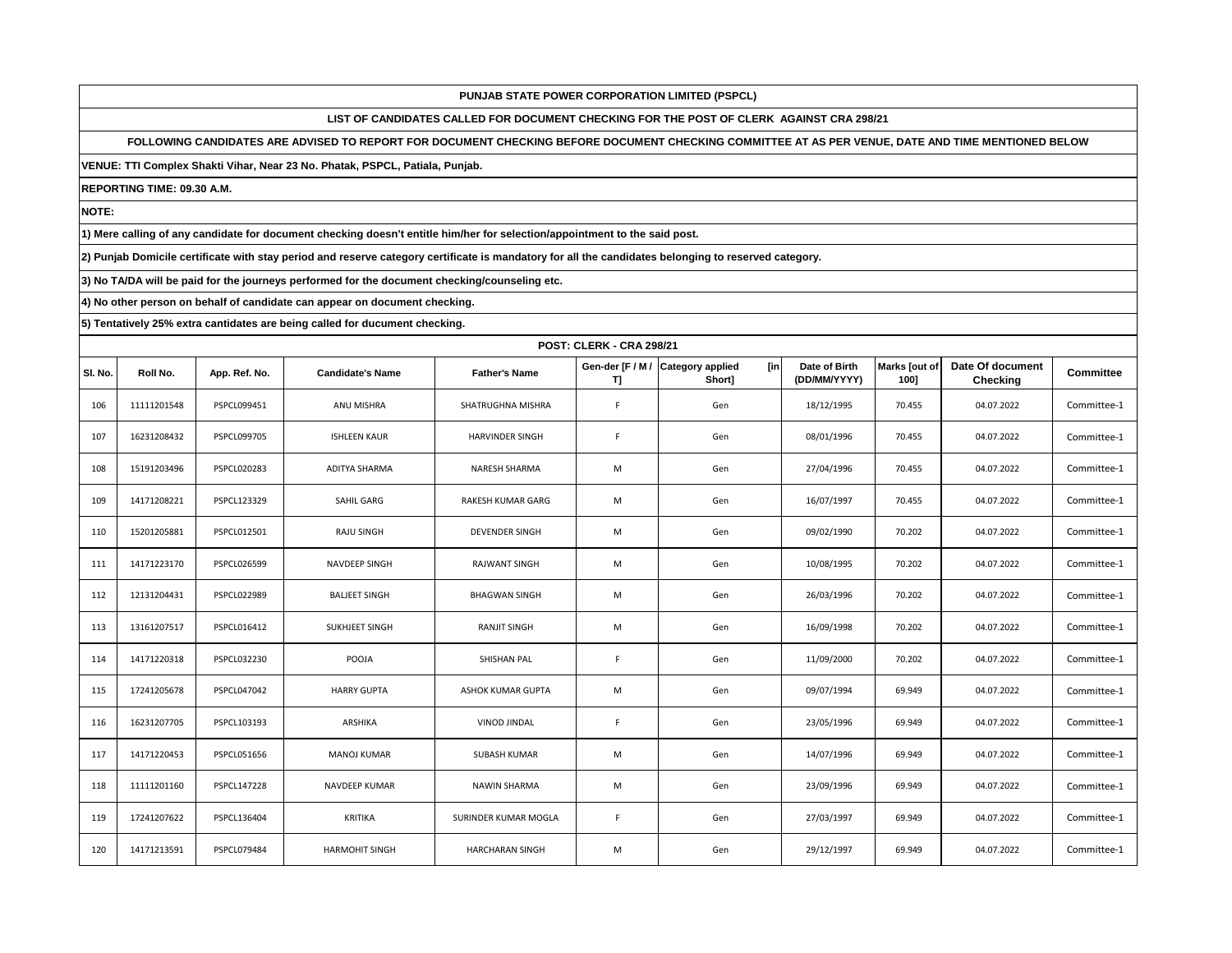# **LIST OF CANDIDATES CALLED FOR DOCUMENT CHECKING FOR THE POST OF CLERK AGAINST CRA 298/21**

## **FOLLOWING CANDIDATES ARE ADVISED TO REPORT FOR DOCUMENT CHECKING BEFORE DOCUMENT CHECKING COMMITTEE AT AS PER VENUE, DATE AND TIME MENTIONED BELOW**

**VENUE: TTI Complex Shakti Vihar, Near 23 No. Phatak, PSPCL, Patiala, Punjab.**

**REPORTING TIME: 09.30 A.M.**

**NOTE:**

**1) Mere calling of any candidate for document checking doesn't entitle him/her for selection/appointment to the said post.**

**2) Punjab Domicile certificate with stay period and reserve category certificate is mandatory for all the candidates belonging to reserved category.**

**3) No TA/DA will be paid for the journeys performed for the document checking/counseling etc.**

**4) No other person on behalf of candidate can appear on document checking.**

|         | <b>POST: CLERK - CRA 298/21</b> |                    |                         |                       |                       |                                           |                               |                       |                              |                  |  |  |
|---------|---------------------------------|--------------------|-------------------------|-----------------------|-----------------------|-------------------------------------------|-------------------------------|-----------------------|------------------------------|------------------|--|--|
| SI. No. | Roll No.                        | App. Ref. No.      | <b>Candidate's Name</b> | <b>Father's Name</b>  | Gen-der [F / M /<br>ŋ | <b>Category applied</b><br>[in]<br>Short] | Date of Birth<br>(DD/MM/YYYY) | Marks [out of<br>100] | Date Of document<br>Checking | <b>Committee</b> |  |  |
| 121     | 14171225233                     | PSPCL107789        | <b>AVISHAKE GARG</b>    | PAWAN KUMAR           | M                     | Gen                                       | 23/03/1998                    | 69.949                | 05.07.2022                   | Committee-1      |  |  |
| 122     | 16231206639                     | PSPCL033604        | <b>NAVJOT KAUR</b>      | PARMINDER SINGH       | F.                    | Gen                                       | 19/04/1999                    | 69.949                | 05.07.2022                   | Committee-1      |  |  |
| 123     | 14171219937                     | PSPCL143978        | NITISH BISHNOI          | SUBHASH BISHNOI       | M                     | Gen                                       | 15/12/1990                    | 69.697                | 05.07.2022                   | Committee-1      |  |  |
| 124     | 14171219576                     | PSPCL117231        | JAGDEEP SINGH           | KULDEEP SINGH         | M                     | Gen                                       | 03/02/1993                    | 69.697                | 05.07.2022                   | Committee-1      |  |  |
| 125     | 14171208965                     | PSPCL043159        | <b>AMRITPAL KAUR</b>    | <b>JASKARN SINGH</b>  | F.                    | Gen                                       | 25/12/1995                    | 69.697                | 05.07.2022                   | Committee-1      |  |  |
| 126     | 14171226270                     | PSPCL058110        | <b>DEVINDER</b>         | RAJ KUMAR             | M                     | Gen                                       | 25/01/1996                    | 69.697                | 05.07.2022                   | Committee-1      |  |  |
| 127     | 11111201238                     | PSPCL039232        | SOURABH                 | <b>RAMESH KUMAR</b>   | M                     | Gen                                       | 17/05/1996                    | 69.697                | 05.07.2022                   | Committee-1      |  |  |
| 128     | 17251201845                     | PSPCL104765        | <b>KOMAL SINGH</b>      | SURINDER SINGH        | M                     | Gen                                       | 22/05/1996                    | 69.697                | 05.07.2022                   | Committee-1      |  |  |
| 129     | 14171216115                     | PSPCL044356        | JEENU GARG              | <b>RAMESH GARG</b>    | F.                    | Gen                                       | 22/08/1991                    | 69.444                | 05.07.2022                   | Committee-1      |  |  |
| 130     | 14171200477                     | <b>PSPCL063523</b> | RAMANDEEP KAUR          | <b>HARMEET SINGH</b>  | F.                    | Gen                                       | 01/01/1994                    | 69.444                | 05.07.2022                   | Committee-1      |  |  |
| 131     | 16231201729                     | PSPCL058634        | <b>DEEPIKA</b>          | PREM CHAND            | F.                    | Gen                                       | 09/08/1995                    | 69.444                | 05.07.2022                   | Committee-1      |  |  |
| 132     | 14171210665                     | PSPCL078045        | ARSHDEEP SINGH          | <b>GURJEET SINGH</b>  | M                     | Gen                                       | 25/12/1997                    | 69.444                | 05.07.2022                   | Committee-1      |  |  |
| 133     | 14171226135                     | PSPCL040802        | VISHESH GOYAL           | <b>VARINDER GOYAL</b> | M                     | Gen                                       | 30/03/1999                    | 69.444                | 05.07.2022                   | Committee-1      |  |  |
| 134     | 14171209568                     | PSPCL114717        | <b>BALJINDER</b>        | <b>AVTAR SINGH</b>    | M                     | Gen                                       | 10/09/1993                    | 69.192                | 05.07.2022                   | Committee-1      |  |  |
| 135     | 14171213073                     | PSPCL018980        | <b>JASKARAN SINGH</b>   | <b>RAJWANT SINGH</b>  | M                     | Gen                                       | 09/11/1993                    | 69.192                | 05.07.2022                   | Committee-1      |  |  |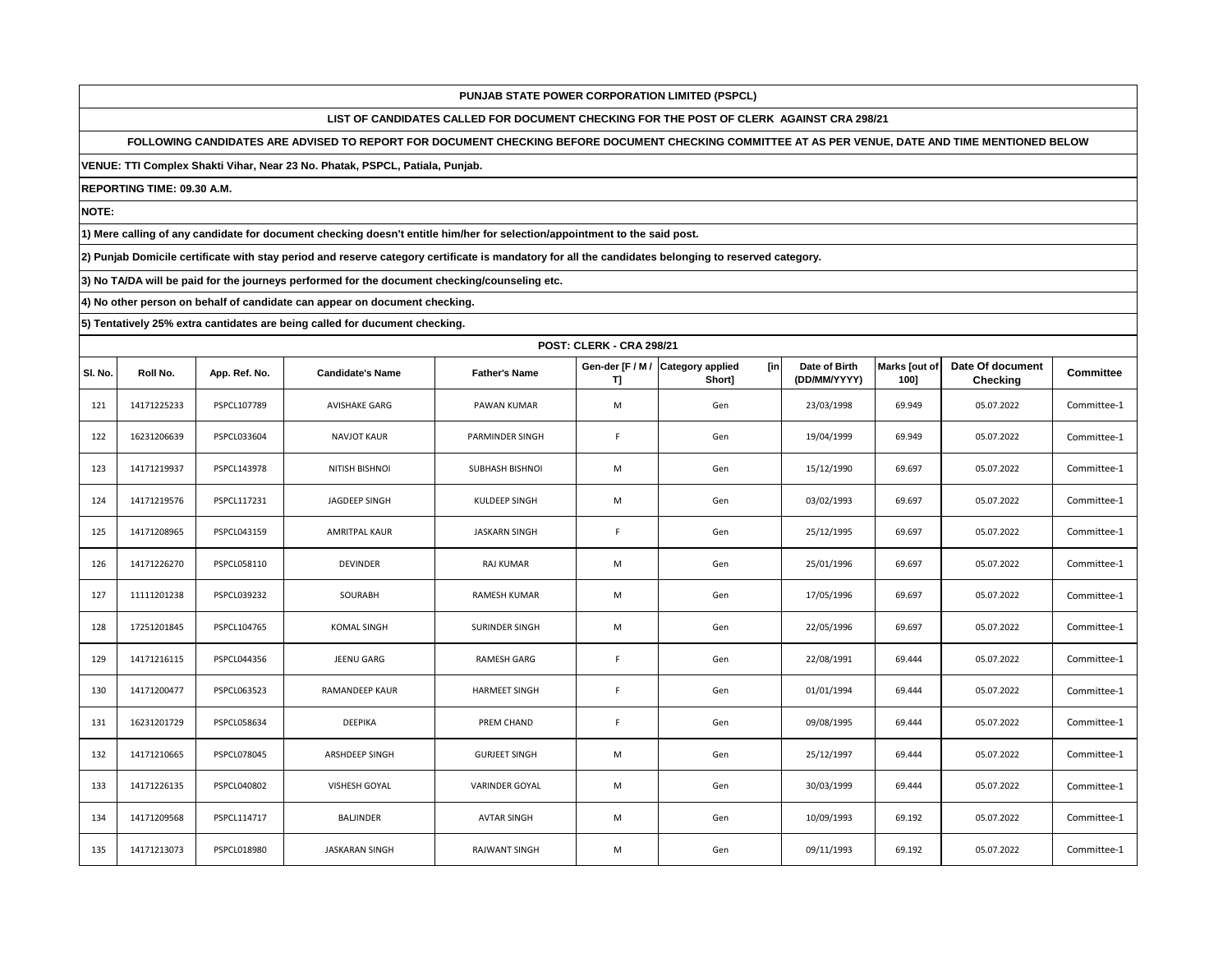# **LIST OF CANDIDATES CALLED FOR DOCUMENT CHECKING FOR THE POST OF CLERK AGAINST CRA 298/21**

# **FOLLOWING CANDIDATES ARE ADVISED TO REPORT FOR DOCUMENT CHECKING BEFORE DOCUMENT CHECKING COMMITTEE AT AS PER VENUE, DATE AND TIME MENTIONED BELOW**

**VENUE: TTI Complex Shakti Vihar, Near 23 No. Phatak, PSPCL, Patiala, Punjab.**

**REPORTING TIME: 09.30 A.M.**

**NOTE:**

**1) Mere calling of any candidate for document checking doesn't entitle him/her for selection/appointment to the said post.**

**2) Punjab Domicile certificate with stay period and reserve category certificate is mandatory for all the candidates belonging to reserved category.**

**3) No TA/DA will be paid for the journeys performed for the document checking/counseling etc.**

**4) No other person on behalf of candidate can appear on document checking.**

|         | <b>POST: CLERK - CRA 298/21</b> |                    |                         |                       |                       |                                                 |                               |                       |                              |                  |  |  |
|---------|---------------------------------|--------------------|-------------------------|-----------------------|-----------------------|-------------------------------------------------|-------------------------------|-----------------------|------------------------------|------------------|--|--|
| SI. No. | Roll No.                        | App. Ref. No.      | <b>Candidate's Name</b> | <b>Father's Name</b>  | Gen-der [F / M /<br>ŋ | <b>Category applied</b><br><b>fin</b><br>Short] | Date of Birth<br>(DD/MM/YYYY) | Marks [out of<br>100] | Date Of document<br>Checking | <b>Committee</b> |  |  |
| 136     | 11111201854                     | PSPCL130465        | <b>NEHA</b>             | OM PARKASH KUSHWAHA   | F.                    | Gen                                             | 25/08/1996                    | 69.192                | 05.07.2022                   | Committee-1      |  |  |
| 137     | 14171224964                     | PSPCL071321        | ANIL GARG               | <b>RAMPAL GARG</b>    | M                     | Gen                                             | 20/09/1998                    | 69.192                | 05.07.2022                   | Committee-1      |  |  |
| 138     | 14171222617                     | PSPCL129005        | YASHLEEN GUPTA          | RAJINDER KUMAR GUPTA  | M                     | Gen                                             | 09/04/1999                    | 69.192                | 05.07.2022                   | Committee-1      |  |  |
| 139     | 14171220816                     | PSPCL091009        | MANISHA MITTAL          | SURINDER KUMAR        | F.                    | Gen                                             | 08/06/2000                    | 69.192                | 05.07.2022                   | Committee-1      |  |  |
| 140     | 15201205520                     | PSPCL037952        | DEEPAK RAKWAL           | SUKHDEV SINGH RAKWAL  | M                     | Gen                                             | 21/06/1995                    | 68.939                | 05.07.2022                   | Committee-1      |  |  |
| 141     | 15201204285                     | PSPCL134893        | <b>BHUPENDER KUMAR</b>  | <b>GOKUL RAM</b>      | M                     | Gen                                             | 05/01/1996                    | 68.939                | 05.07.2022                   | Committee-1      |  |  |
| 142     | 12131203067                     | PSPCL010774        | JEEVANJYOT SINGH LAMBA  | HARDEEP SINGH LAMBA   | M                     | Gen                                             | 08/07/1997                    | 68.939                | 05.07.2022                   | Committee-1      |  |  |
| 143     | 15191203583                     | PSPCL051534        | <b>ABHISHEK SHARMA</b>  | PAWAN KUMAR           | M                     | Gen                                             | 11/09/1997                    | 68.939                | 05.07.2022                   | Committee-1      |  |  |
| 144     | 16231203466                     | PSPCL114397        | <b>HUSHANPREET KAUR</b> | <b>GURPREET SINGH</b> | F.                    | Gen                                             | 14/12/1999                    | 68.939                | 05.07.2022                   | Committee-1      |  |  |
| 145     | 12131202833                     | PSPCL063332        | CHANDAN KUMAR CHHABRA   | <b>SANJAY KUMAR</b>   | M                     | Gen                                             | 30/05/2000                    | 68.939                | 05.07.2022                   | Committee-1      |  |  |
| 146     | 14171224591                     | <b>PSPCL023237</b> | ANMOL GARG              | <b>SUSHIL KUMAR</b>   | M                     | Gen                                             | 25/08/2001                    | 68.939                | 05.07.2022                   | Committee-1      |  |  |
| 147     | 11111201041                     | PSPCL058670        | PRIYANKA                | PAWAN LAL             | F                     | Gen                                             | 13/10/1991                    | 68.687                | 05.07.2022                   | Committee-1      |  |  |
| 148     | 13161204061                     | PSPCL150208        | PRERNA KALIA            | <b>DAVINDER KALIA</b> | F.                    | Gen                                             | 29/11/1992                    | 68.687                | 05.07.2022                   | Committee-1      |  |  |
| 149     | 14171220760                     | PSPCL085042        | YADWINDER SHARMA        | RAJINDER PARSHAD      | M                     | Gen                                             | 01/01/1995                    | 68.687                | 05.07.2022                   | Committee-1      |  |  |
| 150     | 16231204462                     | PSPCL029038        | <b>GAGANDEEP KAUR</b>   | <b>RAGHBIR SINGH</b>  | F                     | Gen                                             | 05/01/1995                    | 68.687                | 05.07.2022                   | Committee-1      |  |  |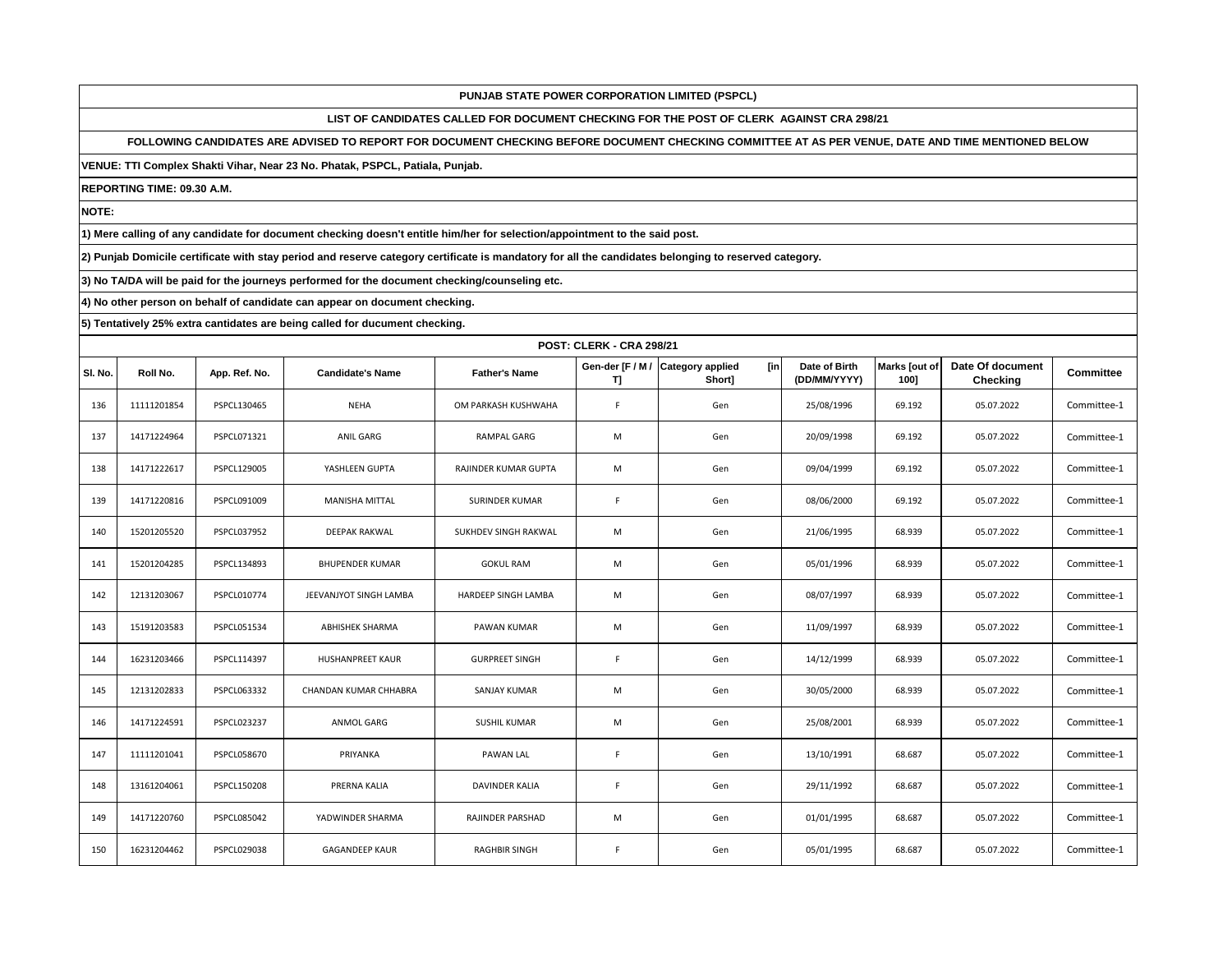# **LIST OF CANDIDATES CALLED FOR DOCUMENT CHECKING FOR THE POST OF CLERK AGAINST CRA 298/21**

## **FOLLOWING CANDIDATES ARE ADVISED TO REPORT FOR DOCUMENT CHECKING BEFORE DOCUMENT CHECKING COMMITTEE AT AS PER VENUE, DATE AND TIME MENTIONED BELOW**

**VENUE: TTI Complex Shakti Vihar, Near 23 No. Phatak, PSPCL, Patiala, Punjab.**

**REPORTING TIME: 09.30 A.M.**

**NOTE:**

**1) Mere calling of any candidate for document checking doesn't entitle him/her for selection/appointment to the said post.**

**2) Punjab Domicile certificate with stay period and reserve category certificate is mandatory for all the candidates belonging to reserved category.**

**3) No TA/DA will be paid for the journeys performed for the document checking/counseling etc.**

**4) No other person on behalf of candidate can appear on document checking.**

|         | <b>POST: CLERK - CRA 298/21</b> |                    |                         |                           |                       |                                          |                               |                       |                                     |                  |  |  |
|---------|---------------------------------|--------------------|-------------------------|---------------------------|-----------------------|------------------------------------------|-------------------------------|-----------------------|-------------------------------------|------------------|--|--|
| SI. No. | Roll No.                        | App. Ref. No.      | <b>Candidate's Name</b> | <b>Father's Name</b>      | Gen-der [F / M /<br>ŋ | [in<br><b>Category applied</b><br>Short] | Date of Birth<br>(DD/MM/YYYY) | Marks [out of<br>100] | Date Of document<br><b>Checking</b> | <b>Committee</b> |  |  |
| 151     | 14171226063                     | PSPCL028905        | SHIRAZ DEEP GUMBER      | AMAN DEEP                 | M                     | Gen                                      | 24/08/1995                    | 68.687                | 06.07.2022                          | Committee-1      |  |  |
| 152     | 14171213074                     | PSPCL019024        | <b>RUBAL GUPTA</b>      | <b>KAMAL KUMAR</b>        | M                     | Gen                                      | 11/02/1996                    | 68.687                | 06.07.2022                          | Committee-1      |  |  |
| 153     | 11111201285                     | PSPCL105653        | NARINDER SHARMA         | ASHOK KUMAR SHARMA        | M                     | Gen                                      | 08/01/1997                    | 68.687                | 06.07.2022                          | Committee-1      |  |  |
| 154     | 17241208781                     | PSPCL076979        | JATINDER SINGH          | JASMINDER SINGH           | M                     | Gen                                      | 20/07/1993                    | 68.434                | 06.07.2022                          | Committee-1      |  |  |
| 155     | 11111201065                     | PSPCL079719        | <b>LALIT KUMAR</b>      | <b>RAJBIR SINGH</b>       | M                     | Gen                                      | 30/09/1993                    | 68.434                | 06.07.2022                          | Committee-1      |  |  |
| 156     | 19281201152                     | PSPCL062715        | <b>MEGHA MAHAWAR</b>    | ASHWANI KUMAR             | F.                    | Gen                                      | 12/10/1993                    | 68.434                | 06.07.2022                          | Committee-1      |  |  |
| 157     | 11111201712                     | PSPCL020980        | ATUL PRABHAKAR          | <b>PUSHAP PRABHAKAR</b>   | M                     | Gen                                      | 06/09/1994                    | 68.434                | 06.07.2022                          | Committee-1      |  |  |
| 158     | 17241204683                     | PSPCL130140        | <b>MOHIT KUMAR</b>      | PAWAN KUMAR               | M                     | Gen                                      | 16/11/1995                    | 68.434                | 06.07.2022                          | Committee-1      |  |  |
| 159     | 11111200312                     | <b>PSPCL045598</b> | <b>RAMAN BANSAL</b>     | <b>ASHOK BANSAL</b>       | M                     | Gen                                      | 16/04/1996                    | 68.434                | 06.07.2022                          | Committee-1      |  |  |
| 160     | 12141201147                     | PSPCL005951        | <b>ABHISHEK SINGLA</b>  | SURESH KUMAR SINGLA       | M                     | Gen                                      | 29/05/1996                    | 68.434                | 06.07.2022                          | Committee-1      |  |  |
| 161     | 11111200264                     | PSPCL015964        | TARANDEEP SINGH ARORA   | <b>JASBIR SINGH ARORA</b> | M                     | Gen                                      | 12/09/1996                    | 68.434                | 06.07.2022                          | Committee-1      |  |  |
| 162     | 17241200301                     | PSPCL093082        | <b>GURMEET SINGH</b>    | <b>BALJEET SINGH</b>      | M                     | Gen                                      | 25/04/1998                    | 68.434                | 06.07.2022                          | Committee-1      |  |  |
| 163     | 14171213914                     | PSPCL117452        | JAHANVI SINGLA          | RAJESH KUMAR SINGLA       | F.                    | Gen                                      | 27/10/1998                    | 68.434                | 06.07.2022                          | Committee-1      |  |  |
| 164     | 12151200308                     | PSPCL128831        | POONAM RANI             | SATPAL                    | F                     | Gen                                      | 06/02/1988                    | 68.182                | 06.07.2022                          | Committee-1      |  |  |
| 165     | 16231203979                     | PSPCL069353        | SHIKHA SINGLA           | <b>NARESH KUMAR</b>       | F                     | Gen                                      | 12/06/1989                    | 68.182                | 06.07.2022                          | Committee-1      |  |  |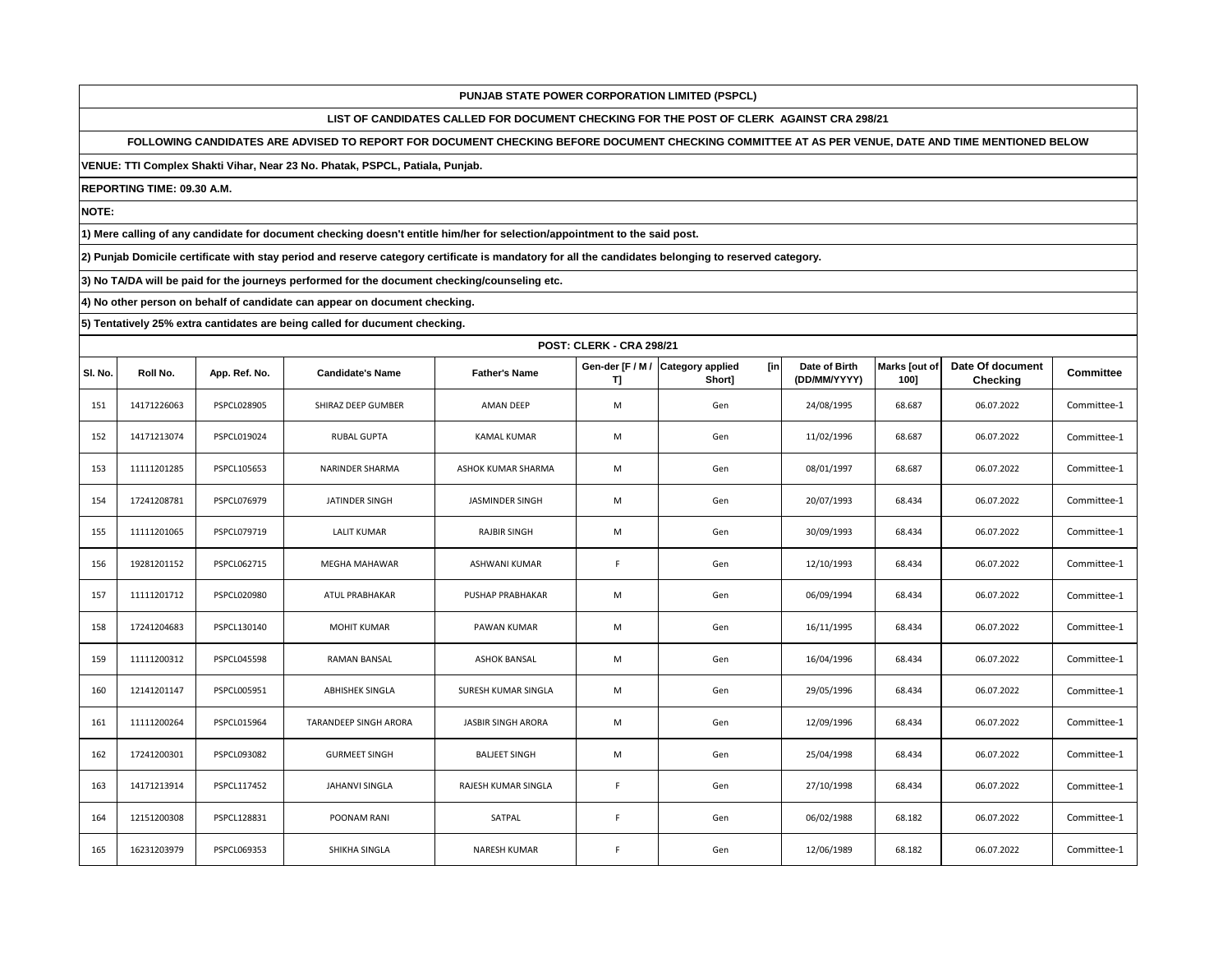# **LIST OF CANDIDATES CALLED FOR DOCUMENT CHECKING FOR THE POST OF CLERK AGAINST CRA 298/21**

# **FOLLOWING CANDIDATES ARE ADVISED TO REPORT FOR DOCUMENT CHECKING BEFORE DOCUMENT CHECKING COMMITTEE AT AS PER VENUE, DATE AND TIME MENTIONED BELOW**

#### **VENUE: TTI Complex Shakti Vihar, Near 23 No. Phatak, PSPCL, Patiala, Punjab.**

**REPORTING TIME: 09.30 A.M.**

**NOTE:**

**1) Mere calling of any candidate for document checking doesn't entitle him/her for selection/appointment to the said post.**

**2) Punjab Domicile certificate with stay period and reserve category certificate is mandatory for all the candidates belonging to reserved category.**

**3) No TA/DA will be paid for the journeys performed for the document checking/counseling etc.**

**4) No other person on behalf of candidate can appear on document checking.**

|         | <b>POST: CLERK - CRA 298/21</b> |                    |                           |                             |                       |                                          |                               |                       |                                     |                  |  |  |
|---------|---------------------------------|--------------------|---------------------------|-----------------------------|-----------------------|------------------------------------------|-------------------------------|-----------------------|-------------------------------------|------------------|--|--|
| SI. No. | Roll No.                        | App. Ref. No.      | <b>Candidate's Name</b>   | <b>Father's Name</b>        | Gen-der [F / M /<br>ŋ | [in<br><b>Category applied</b><br>Short] | Date of Birth<br>(DD/MM/YYYY) | Marks [out of<br>100] | Date Of document<br><b>Checking</b> | <b>Committee</b> |  |  |
| 166     | 12141200492                     | PSPCL109197        | AKASHDEEP SINGH BUTTAR    | <b>BHARPUR SINGH BUTTAR</b> | M                     | Gen                                      | 22/12/1991                    | 68.182                | 06.07.2022                          | Committee-1      |  |  |
| 167     | 16231206508                     | PSPCL001323        | RANJANA SACHDEVA          | RAJESH KUMAR                | F.                    | Gen                                      | 19/08/1993                    | 68.182                | 06.07.2022                          | Committee-1      |  |  |
| 168     | 19281200887                     | PSPCL013960        | <b>KAMALIOT KAUR</b>      | AMARJEET SINGH              | F.                    | Gen                                      | 16/10/1993                    | 68.182                | 06.07.2022                          | Committee-1      |  |  |
| 169     | 15191200071                     | <b>PSPCL022568</b> | AMIT TIWARI               | RAM BHAWAN TIWARI           | M                     | Gen                                      | 03/02/1998                    | 68.182                | 06.07.2022                          | Committee-1      |  |  |
| 170     | 12141201157                     | PSPCL011370        | AKASHDEEP SINGH           | SUKHWINDER SINGH            | M                     | Gen                                      | 25/10/1999                    | 68.182                | 06.07.2022                          | Committee-1      |  |  |
| 171     | 14171211858                     | PSPCL048415        | KHUSHPREET SINGH          | RAGHUVEER SINGH             | M                     | Gen                                      | 07/03/1995                    | 67.929                | 06.07.2022                          | Committee-1      |  |  |
| 172     | 14171211420                     | <b>PSPCL152287</b> | <b>NAVEEN GARG</b>        | <b>RAM CHANDER GARG</b>     | M                     | Gen                                      | 02/07/1998                    | 67.929                | 06.07.2022                          | Committee-1      |  |  |
| 173     | 14171212275                     | PSPCL090125        | JASPREET SINGH            | <b>GURMEET SINGH</b>        | M                     | Gen                                      | 15/08/1998                    | 67.929                | 06.07.2022                          | Committee-1      |  |  |
| 174     | 15191205275                     | PSPCL139663        | <b>ABHISHEK GARG</b>      | <b>RAKESH GARG</b>          | M                     | Gen                                      | 10/09/1999                    | 67.929                | 06.07.2022                          | Committee-1      |  |  |
| 175     | 14171224555                     | PSPCL018565        | <b>ROHIT KUMAR SINGLA</b> | <b>RAJ KUMAR</b>            | M                     | Gen                                      | 19/05/1987                    | 67.677                | 06.07.2022                          | Committee-1      |  |  |
| 176     | 11111201950                     | PSPCL028162        | <b>AMIT SHARMA</b>        | <b>KEWAL KRISHAN</b>        | M                     | Gen                                      | 28/01/1995                    | 67.677                | 06.07.2022                          | Committee-1      |  |  |
| 177     | 15201201220                     | PSPCL077766        | PANKAJ SONI               | <b>SOM DUTT</b>             | M                     | Gen                                      | 04/04/1997                    | 67.677                | 06.07.2022                          | Committee-1      |  |  |
| 178     | 15201200317                     | PSPCL099413        | DHIRAJ KUMAR SONI         | YASHPAL SONI                | M                     | Gen                                      | 25/05/1997                    | 67.677                | 06.07.2022                          | Committee-1      |  |  |
| 179     | 12131202025                     | PSPCL119167        | <b>JAPJOT SINGH</b>       | <b>LOCHAN SINGH</b>         | M                     | Gen                                      | 03/09/1998                    | 67.677                | 06.07.2022                          | Committee-1      |  |  |
| 180     | 17251202138                     | PSPCL014410        | <b>VIKRANT SINGH</b>      | <b>UDAY BHAN SINGH</b>      | M                     | Gen                                      | 21/10/1999                    | 67.677                | 06.07.2022                          | Committee-1      |  |  |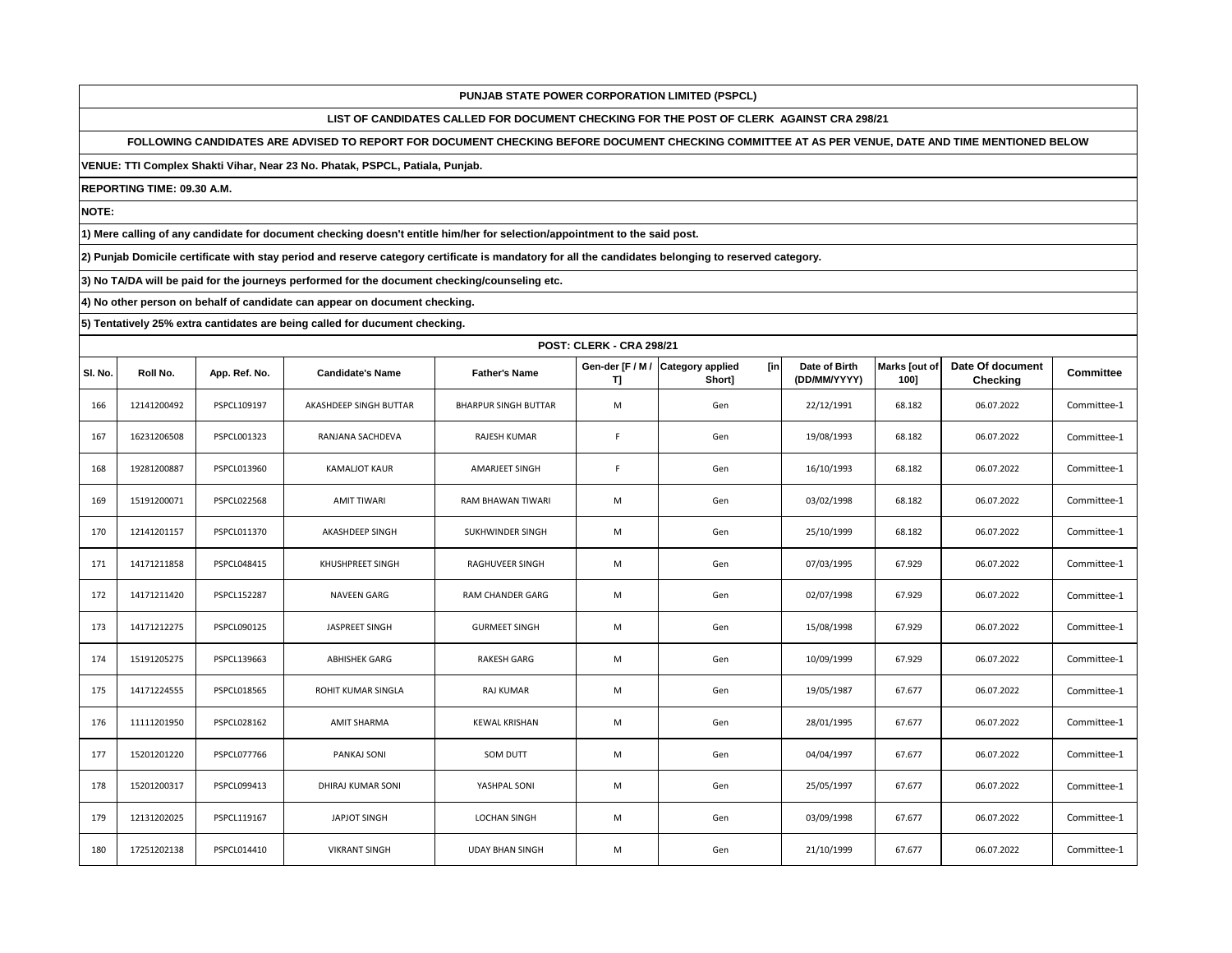# **LIST OF CANDIDATES CALLED FOR DOCUMENT CHECKING FOR THE POST OF CLERK AGAINST CRA 298/21**

## **FOLLOWING CANDIDATES ARE ADVISED TO REPORT FOR DOCUMENT CHECKING BEFORE DOCUMENT CHECKING COMMITTEE AT AS PER VENUE, DATE AND TIME MENTIONED BELOW**

**VENUE: TTI Complex Shakti Vihar, Near 23 No. Phatak, PSPCL, Patiala, Punjab.**

**REPORTING TIME: 09.30 A.M.**

**NOTE:**

**1) Mere calling of any candidate for document checking doesn't entitle him/her for selection/appointment to the said post.**

**2) Punjab Domicile certificate with stay period and reserve category certificate is mandatory for all the candidates belonging to reserved category.**

**3) No TA/DA will be paid for the journeys performed for the document checking/counseling etc.**

**4) No other person on behalf of candidate can appear on document checking.**

|         | <b>POST: CLERK - CRA 298/21</b> |                    |                         |                      |                       |                                                 |                               |                       |                              |                  |  |
|---------|---------------------------------|--------------------|-------------------------|----------------------|-----------------------|-------------------------------------------------|-------------------------------|-----------------------|------------------------------|------------------|--|
| SI. No. | Roll No.                        | App. Ref. No.      | <b>Candidate's Name</b> | <b>Father's Name</b> | Gen-der [F / M /<br>ŋ | <b>Category applied</b><br><b>fin</b><br>Short] | Date of Birth<br>(DD/MM/YYYY) | Marks [out of<br>100] | Date Of document<br>Checking | <b>Committee</b> |  |
| 181     | 14171223335                     | PSPCL047043        | KANWAL SARWAL           | <b>VIVEK SARWAL</b>  | M                     | Gen                                             | 09/07/1994                    | 67.424                | 06.07.2022                   | Committee-1      |  |
| 182     | 19281201348                     | PSPCL030781        | PARAMVIR SINGH          | <b>NAURANG SINGH</b> | M                     | Gen                                             | 12/04/1996                    | 67.424                | 06.07.2022                   | Committee-1      |  |
| 183     | 13161205095                     | PSPCL109039        | SHUBHAM SHARMA          | <b>SHIV KUMAR</b>    | M                     | Gen                                             | 25/11/1996                    | 67.424                | 06.07.2022                   | Committee-1      |  |
| 184     | 17241203422                     | PSPCL004258        | RAHUL                   | <b>SURAJ PAL</b>     | M                     | <b>BC</b> only                                  | 02/07/1994                    | 76.515                | 07.07.2022                   | Committee-1      |  |
| 185     | 13161205815                     | PSPCL111604        | ISHAKSHI KASHYAP        | <b>CHANDER MOHAN</b> | F.                    | <b>BC</b> only                                  | 10/01/1998                    | 74.495                | 07.07.2022                   | Committee-1      |  |
| 186     | 14171211986                     | PSPCL063051        | RAJWINDER SINGH         | SOHAN SINGH          | M                     | <b>BC</b> only                                  | 27/02/1998                    | 74.242                | 07.07.2022                   | Committee-1      |  |
| 187     | 19281200673                     | PSPCL144753        | KULVINDER KAUR          | AMARJIT SINGH        | F.                    | <b>BC</b> only                                  | 16/08/1996                    | 72.980                | 07.07.2022                   | Committee-1      |  |
| 188     | 15191203594                     | <b>PSPCL054292</b> | <b>NAKUL</b>            | <b>SHANKAR DASS</b>  | M                     | <b>BC</b> only                                  | 19/08/1989                    | 72.727                | 07.07.2022                   | Committee-1      |  |
| 189     | 12131203516                     | PSPCL021040        | PARMESHWAR SINGH        | <b>BALBIR SINGH</b>  | M                     | <b>BC</b> only                                  | 05/04/1996                    | 72.727                | 07.07.2022                   | Committee-1      |  |
| 190     | 15201206010                     | <b>PSPCL077845</b> | <b>KARNAIL SINGH</b>    | NIRMAL SINGH         | M                     | <b>BC</b> only                                  | 06/05/1992                    | 72.222                | 07.07.2022                   | Committee-1      |  |
| 191     | 14171225266                     | PSPCL110724        | SANDEEP KUMAR           | <b>KRISHAN LAL</b>   | M                     | <b>BC</b> only                                  | 14/03/1993                    | 72.222                | 07.07.2022                   | Committee-1      |  |
| 192     | 14171214086                     | PSPCL133421        | SHIVDEEP KAUR           | SUKHWANT SINGH       | F.                    | <b>BC</b> only                                  | 04/03/2000                    | 72.222                | 07.07.2022                   | Committee-1      |  |
| 193     | 14171226104                     | <b>PSPCL035777</b> | SHAMSHER SINGH          | <b>GURMAIL SINGH</b> | M                     | <b>BC</b> only                                  | 20/05/1994                    | 71.717                | 07.07.2022                   | Committee-1      |  |
| 194     | 13161208226                     | <b>PSPCL015188</b> | RITESH RAI              | <b>KAILASH CHAND</b> | M                     | <b>BC</b> only                                  | 18/10/1996                    | 71.465                | 07.07.2022                   | Committee-1      |  |
| 195     | 17241209557                     | PSPCL088903        | <b>RAHUL VERMA</b>      | <b>MANJEET SINGH</b> | M                     | <b>BC</b> only                                  | 12/03/2001                    | 71.465                | 07.07.2022                   | Committee-1      |  |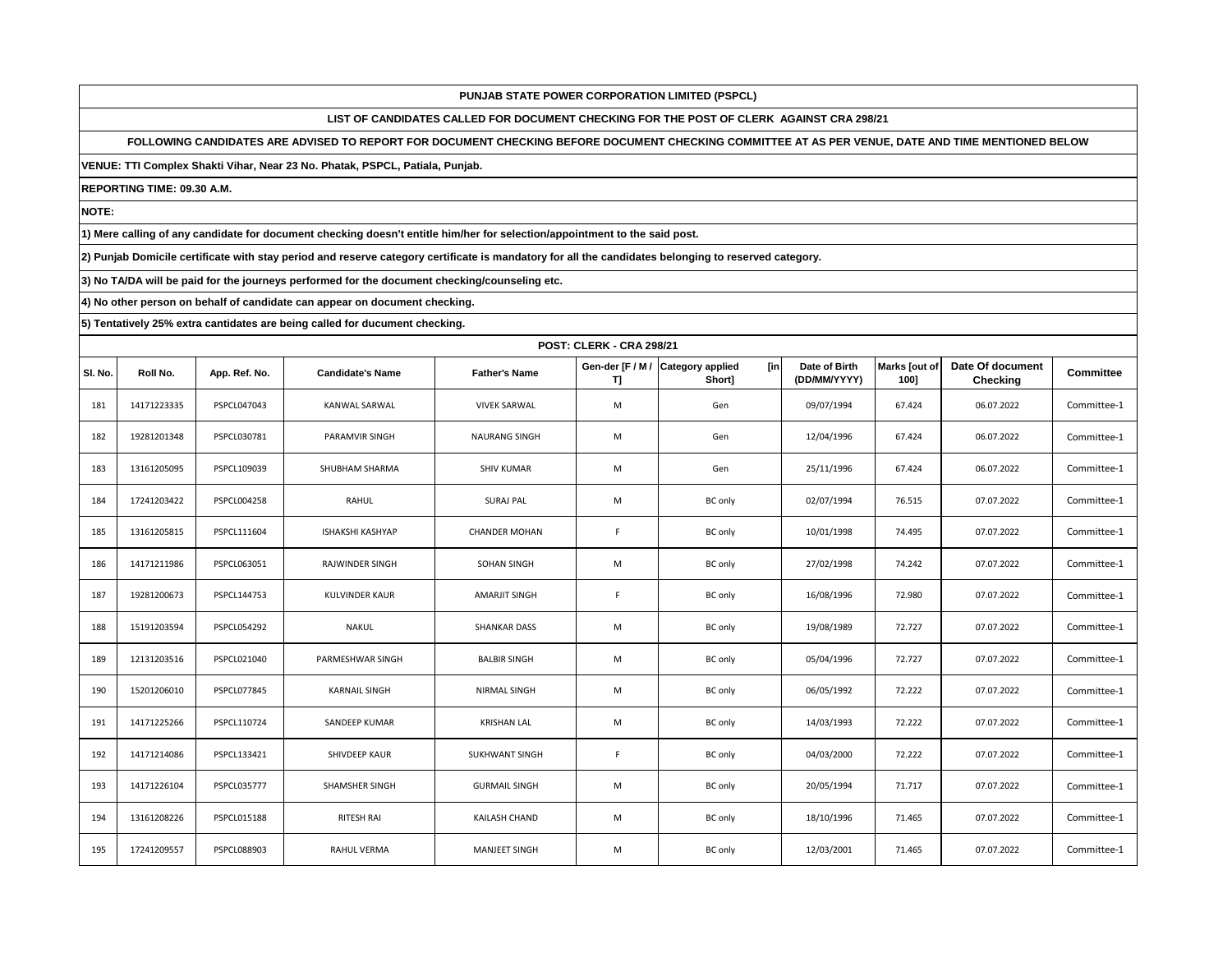# **LIST OF CANDIDATES CALLED FOR DOCUMENT CHECKING FOR THE POST OF CLERK AGAINST CRA 298/21**

## **FOLLOWING CANDIDATES ARE ADVISED TO REPORT FOR DOCUMENT CHECKING BEFORE DOCUMENT CHECKING COMMITTEE AT AS PER VENUE, DATE AND TIME MENTIONED BELOW**

#### **VENUE: TTI Complex Shakti Vihar, Near 23 No. Phatak, PSPCL, Patiala, Punjab.**

**REPORTING TIME: 09.30 A.M.**

**NOTE:**

**1) Mere calling of any candidate for document checking doesn't entitle him/her for selection/appointment to the said post.**

**2) Punjab Domicile certificate with stay period and reserve category certificate is mandatory for all the candidates belonging to reserved category.**

**3) No TA/DA will be paid for the journeys performed for the document checking/counseling etc.**

**4) No other person on behalf of candidate can appear on document checking.**

|         | <b>POST: CLERK - CRA 298/21</b> |               |                         |                       |     |                                                    |                               |                       |                              |                  |  |
|---------|---------------------------------|---------------|-------------------------|-----------------------|-----|----------------------------------------------------|-------------------------------|-----------------------|------------------------------|------------------|--|
| SI. No. | Roll No.                        | App. Ref. No. | <b>Candidate's Name</b> | <b>Father's Name</b>  | TJ. | Gen-der [F / M / Category applied<br>[in<br>Short] | Date of Birth<br>(DD/MM/YYYY) | Marks [out of<br>100] | Date Of document<br>Checking | <b>Committee</b> |  |
| 196     | 13161207928                     | PSPCL109987   | ARVINDER SINGH          | <b>GURWANT SINGH</b>  | M   | <b>BC</b> only                                     | 20/12/1993                    | 70.707                | 07.07.2022                   | Committee-1      |  |
| 197     | 17241203916                     | PSPCL120972   | <b>KARAN JAJJORIA</b>   | PRITPAL SINGH         | M   | <b>BC</b> only                                     | 07/02/1998                    | 70.202                | 07.07.2022                   | Committee-1      |  |
| 198     | 14171214474                     | PSPCL013471   | <b>MOHIT</b>            | RADHA KRISHAN         | M   | <b>BC</b> only                                     | 02/08/1999                    | 69.949                | 07.07.2022                   | Committee-1      |  |
| 199     | 14171207247                     | PSPCL008651   | <b>HARPREET SINGH</b>   | <b>GURMEET SINGH</b>  | M   | <b>BC</b> only                                     | 22/12/1992                    | 69.697                | 07.07.2022                   | Committee-1      |  |
| 200     | 13161200921                     | PSPCL041301   | <b>HARDIK SONI</b>      | SANJEEV KUMAR SONI    | M   | <b>BC</b> only                                     | 28/04/1995                    | 69.697                | 07.07.2022                   | Committee-1      |  |
| 201     | 17241204018                     | PSPCL142025   | SAHIL KUMAR             | <b>DARSHAN LAL</b>    | M   | <b>BC</b> only                                     | 04/07/1996                    | 69.697                | 07.07.2022                   | Committee-1      |  |
| 202     | 14171215351                     | PSPCL120973   | HARSIMRANJEET SINGH     | <b>AMRIK SINGH</b>    | M   | <b>BC</b> only                                     | 06/10/1996                    | 69.697                | 07.07.2022                   | Committee-1      |  |
| 203     | 14171225243                     | PSPCL108611   | SANDEEP KUMAR           | DHARAMPAL             | M   | <b>BC</b> only                                     | 15/07/1997                    | 69.444                | 07.07.2022                   | Committee-1      |  |
| 204     | 12131203203                     | PSPCL058281   | <b>HARMESH SINGH</b>    | <b>JAI SINGH</b>      | M   | <b>BC</b> only                                     | 15/01/1994                    | 69.192                | 07.07.2022                   | Committee-1      |  |
| 205     | 13161207725                     | PSPCL062650   | <b>NEHA LAKHESAR</b>    | YOGESH KUMAR          | F.  | <b>BC</b> only                                     | 14/08/1997                    | 69.192                | 07.07.2022                   | Committee-1      |  |
| 206     | 15191205904                     | PSPCL017738   | NAVNEET SINGH           | <b>GURNAM SINGH</b>   | M   | BC only                                            | 13/11/1994                    | 68.939                | 07.07.2022                   | Committee-1      |  |
| 207     | 17241205507                     | PSPCL149141   | KULDEEP SINGH           | NACHHATTAR SINGH      | M   | <b>BC</b> only                                     | 28/03/1995                    | 68.434                | 07.07.2022                   | Committee-1      |  |
| 208     | 14171223513                     | PSPCL070861   | <b>JASWINDER SINGH</b>  | <b>JAGSEER SINGH</b>  | M   | <b>BC</b> only                                     | 16/12/1995                    | 68.434                | 07.07.2022                   | Committee-1      |  |
| 209     | 14171209548                     | PSPCL113302   | <b>SHANKAR NATH</b>     | <b>MOHINDER KUMAR</b> | M   | <b>BC</b> only                                     | 09/10/1996                    | 68.434                | 08.07.2022                   | Committee-1      |  |
| 210     | 12141200316                     | PSPCL116020   | <b>JAGMEET SINGH</b>    | <b>HARMESH SINGH</b>  | M   | <b>BC</b> only                                     | 03/06/1995                    | 68.182                | 08.07.2022                   | Committee-1      |  |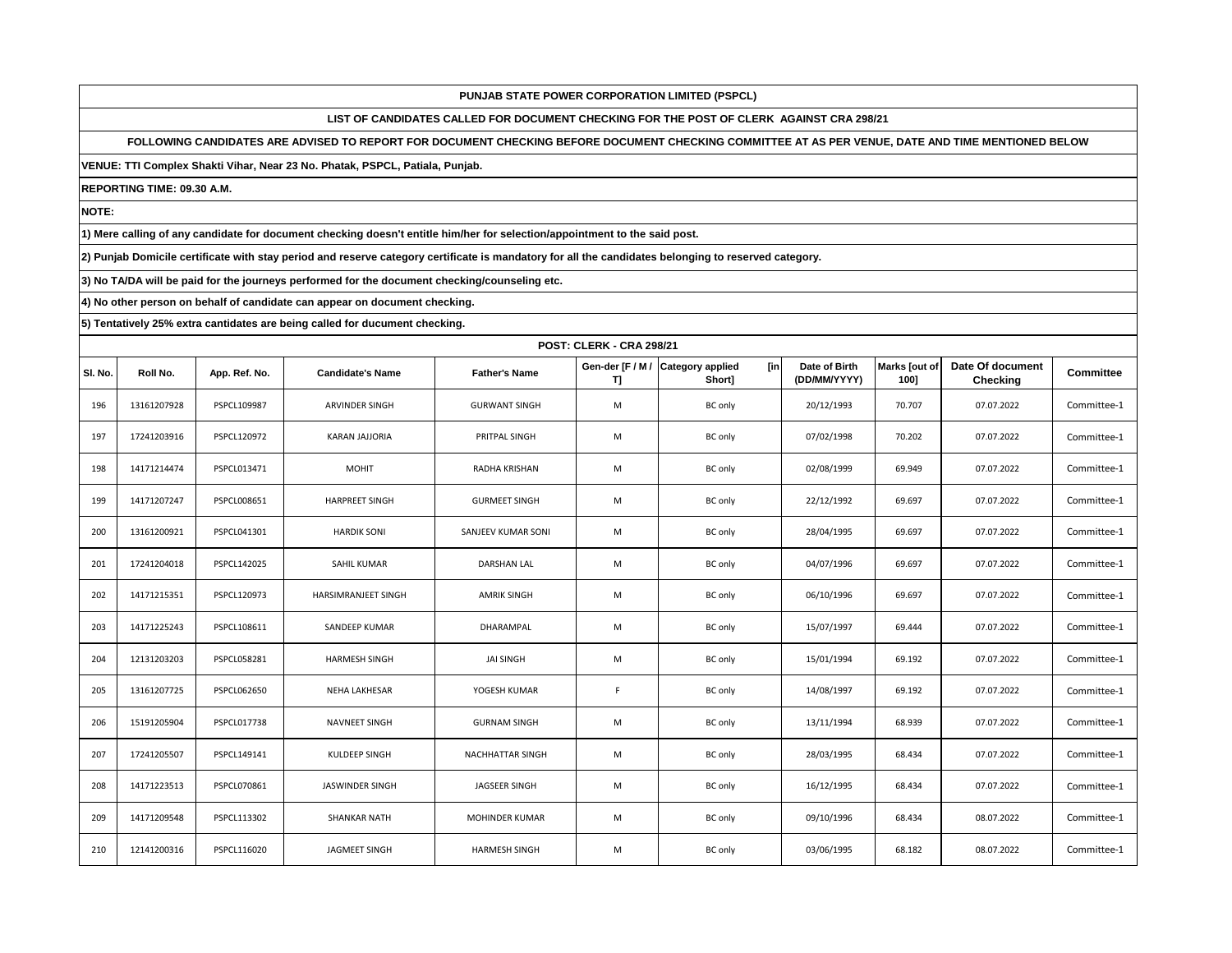# **LIST OF CANDIDATES CALLED FOR DOCUMENT CHECKING FOR THE POST OF CLERK AGAINST CRA 298/21**

## **FOLLOWING CANDIDATES ARE ADVISED TO REPORT FOR DOCUMENT CHECKING BEFORE DOCUMENT CHECKING COMMITTEE AT AS PER VENUE, DATE AND TIME MENTIONED BELOW**

#### **VENUE: TTI Complex Shakti Vihar, Near 23 No. Phatak, PSPCL, Patiala, Punjab.**

**REPORTING TIME: 09.30 A.M.**

**NOTE:**

**1) Mere calling of any candidate for document checking doesn't entitle him/her for selection/appointment to the said post.**

**2) Punjab Domicile certificate with stay period and reserve category certificate is mandatory for all the candidates belonging to reserved category.**

**3) No TA/DA will be paid for the journeys performed for the document checking/counseling etc.**

**4) No other person on behalf of candidate can appear on document checking.**

|         | <b>POST: CLERK - CRA 298/21</b> |               |                         |                        |     |                                                    |                               |                       |                              |                  |  |
|---------|---------------------------------|---------------|-------------------------|------------------------|-----|----------------------------------------------------|-------------------------------|-----------------------|------------------------------|------------------|--|
| SI. No. | Roll No.                        | App. Ref. No. | <b>Candidate's Name</b> | <b>Father's Name</b>   | TJ. | Gen-der [F / M / Category applied<br>[in<br>Short] | Date of Birth<br>(DD/MM/YYYY) | Marks [out of<br>100] | Date Of document<br>Checking | <b>Committee</b> |  |
| 211     | 12131200525                     | PSPCL028343   | PARMINDER SINGH         | <b>KARAMJIT SINGH</b>  | M   | <b>BC</b> only                                     | 02/03/1996                    | 68.182                | 08.07.2022                   | Committee-1      |  |
| 212     | 12141201576                     | PSPCL033845   | <b>CHATTERPAL SINGH</b> | <b>GURDEEP SINGH</b>   | M   | <b>BC</b> only                                     | 18/07/1992                    | 67.677                | 08.07.2022                   | Committee-1      |  |
| 213     | 14171224487                     | PSPCL010072   | <b>VIKRAM SUTHAR</b>    | <b>PREM KUMAR</b>      | M   | <b>BC</b> only                                     | 13/04/1993                    | 67.677                | 08.07.2022                   | Committee-1      |  |
| 214     | 17241206780                     | PSPCL119726   | KAMALPREET SINGH        | NIRMAL SINGH           | M   | <b>BC</b> only                                     | 02/01/1999                    | 67.677                | 08.07.2022                   | Committee-1      |  |
| 215     | 14171219061                     | PSPCL054690   | RAJWINDER SINGH         | <b>HARI CHAND</b>      | M   | <b>BC</b> only                                     | 02/02/1988                    | 67.424                | 08.07.2022                   | Committee-1      |  |
| 216     | 14171203255                     | PSPCL054662   | RAKESH KUMAR            | <b>HANS RAJ</b>        | M   | <b>BC</b> only                                     | 08/10/1990                    | 67.424                | 08.07.2022                   | Committee-1      |  |
| 217     | 12121201250                     | PSPCL018275   | <b>VISHAL SAINI</b>     | PARMAL SINGH           | M   | <b>BC</b> only                                     | 29/08/1991                    | 67.424                | 08.07.2022                   | Committee-1      |  |
| 218     | 11111201178                     | PSPCL150212   | <b>JASWINDER SINGH</b>  | <b>RANDHIR SINGH</b>   | M   | <b>BC</b> only                                     | 16/01/1994                    | 67.172                | 08.07.2022                   | Committee-1      |  |
| 219     | 12131205141                     | PSPCL128156   | <b>HARPREET SINGH</b>   | <b>MANMOHAN SINGH</b>  | M   | <b>BC</b> only                                     | 19/10/1997                    | 67.172                | 08.07.2022                   | Committee-1      |  |
| 220     | 14171200094                     | PSPCL011329   | <b>SHYAM SUNDER</b>     | <b>DULI CHAND</b>      | M   | <b>BC</b> only                                     | 12/03/1998                    | 66.919                | 08.07.2022                   | Committee-1      |  |
| 221     | 14171227156                     | PSPCL148094   | <b>SANJAY KUMAR</b>     | <b>RAM PARTAP</b>      | M   | BC only                                            | 05/04/1996                    | 66.667                | 08.07.2022                   | Committee-1      |  |
| 222     | 19281200315                     | PSPCL005166   | <b>DAPINDER KAUR</b>    | <b>BHUPINDER SINGH</b> | F.  | <b>BC</b> only                                     | 01/09/1996                    | 66.667                | 08.07.2022                   | Committee-1      |  |
| 223     | 15211201099                     | PSPCL023921   | <b>DEEPINDER SINGH</b>  | AJIT SINGH             | M   | <b>BC</b> only                                     | 07/10/1992                    | 66.414                | 08.07.2022                   | Committee-1      |  |
| 224     | 14171221990                     | PSPCL060246   | <b>KAJAL KAMBOJ</b>     | <b>ROOP LAL</b>        | F.  | <b>BC</b> only                                     | 10/08/1994                    | 66.414                | 08.07.2022                   | Committee-1      |  |
| 225     | 12141201578                     | PSPCL035286   | <b>SUMIT KUMAR</b>      | SHER SINGH             | M   | <b>BC</b> only                                     | 02/12/1994                    | 66.414                | 08.07.2022                   | Committee-1      |  |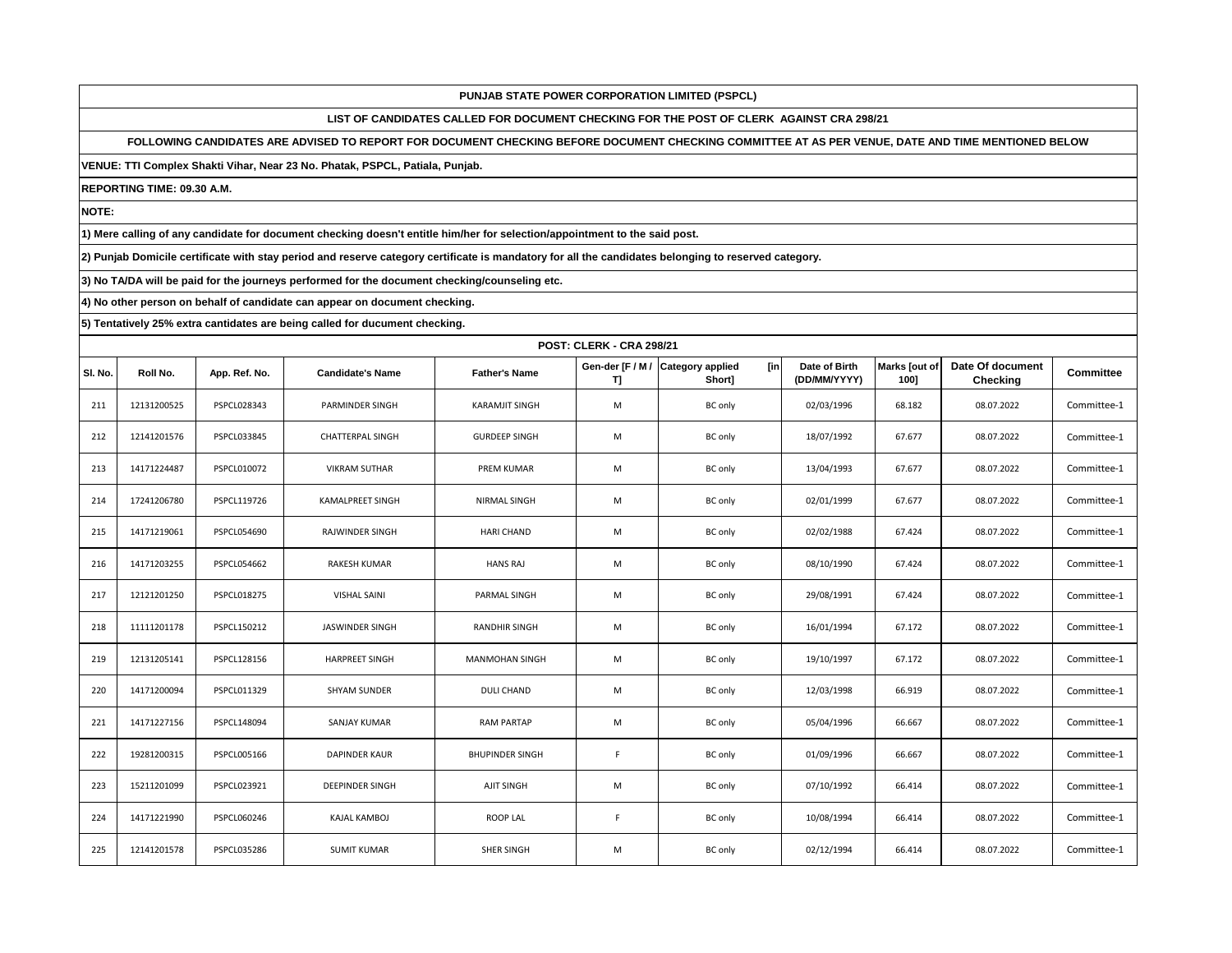# **LIST OF CANDIDATES CALLED FOR DOCUMENT CHECKING FOR THE POST OF CLERK AGAINST CRA 298/21**

# **FOLLOWING CANDIDATES ARE ADVISED TO REPORT FOR DOCUMENT CHECKING BEFORE DOCUMENT CHECKING COMMITTEE AT AS PER VENUE, DATE AND TIME MENTIONED BELOW**

#### **VENUE: TTI Complex Shakti Vihar, Near 23 No. Phatak, PSPCL, Patiala, Punjab.**

**REPORTING TIME: 09.30 A.M.**

**NOTE:**

**1) Mere calling of any candidate for document checking doesn't entitle him/her for selection/appointment to the said post.**

**2) Punjab Domicile certificate with stay period and reserve category certificate is mandatory for all the candidates belonging to reserved category.**

**3) No TA/DA will be paid for the journeys performed for the document checking/counseling etc.**

**4) No other person on behalf of candidate can appear on document checking.**

|         | <b>POST: CLERK - CRA 298/21</b> |                    |                         |                      |     |                                                    |                               |                       |                              |                  |  |
|---------|---------------------------------|--------------------|-------------------------|----------------------|-----|----------------------------------------------------|-------------------------------|-----------------------|------------------------------|------------------|--|
| SI. No. | Roll No.                        | App. Ref. No.      | <b>Candidate's Name</b> | <b>Father's Name</b> | TJ. | Gen-der [F / M / Category applied<br>[in<br>Short] | Date of Birth<br>(DD/MM/YYYY) | Marks [out of<br>100] | Date Of document<br>Checking | <b>Committee</b> |  |
| 226     | 12131204015                     | PSPCL027085        | <b>HARJEET SINGH</b>    | JOGINDER SINGH       | M   | <b>BC</b> only                                     | 15/08/1998                    | 66.414                | 08.07.2022                   | Committee-1      |  |
| 227     | 13161204231                     | PSPCL045153        | <b>RAJBIR KAUR</b>      | <b>SATNAM SINGH</b>  | F.  | <b>BC</b> only                                     | 22/01/1997                    | 66.162                | 08.07.2022                   | Committee-1      |  |
| 228     | 12131202152                     | PSPCL151614        | BAMRAH SWARNJIT SINGH   | <b>GURMUKH SINGH</b> | M   | <b>BC</b> only                                     | 20/04/1998                    | 65.657                | 08.07.2022                   | Committee-1      |  |
| 229     | 14171223178                     | PSPCL027113        | MOHIT KUMAR YADAV       | <b>MEVA LAL</b>      | M   | <b>BC</b> only                                     | 28/10/1998                    | 65.657                | 08.07.2022                   | Committee-1      |  |
| 230     | 14171225956                     | PSPCL014119        | <b>GURPREET SINGH</b>   | DARSHAN SINGH        | M   | <b>BC</b> only                                     | 06/12/1992                    | 65.404                | 08.07.2022                   | Committee-1      |  |
| 231     | 15191205439                     | PSPCL024272        | SATNAM SINGH            | <b>BHAG SINGH</b>    | M   | <b>BC</b> only                                     | 20/04/1994                    | 65.404                | 08.07.2022                   | Committee-1      |  |
| 232     | 14171226261                     | <b>PSPCL057225</b> | <b>VIKAS SONI</b>       | <b>SUKHDEV RAJ</b>   | M   | <b>BC</b> only                                     | 05/10/1994                    | 65.404                | 08.07.2022                   | Committee-1      |  |
| 233     | 12151200625                     | PSPCL068740        | <b>GURSIMRAN SINGH</b>  | RAMPHAL              | M   | <b>BC</b> only                                     | 09/10/1995                    | 65.404                | 08.07.2022                   | Committee-1      |  |
| 234     | 17241202796                     | PSPCL026713        | ANIKET                  | BHAJANLAL            | M   | <b>BC</b> only                                     | 27/12/2000                    | 65.404                | 11.07.2022                   | Committee-1      |  |
| 235     | 14171217467                     | PSPCL031511        | RAMANDEEP KAUR ROLAY    | <b>JASPAL SINGH</b>  | F.  | <b>BC</b> only                                     | 07/01/1999                    | 65.152                | 11.07.2022                   | Committee-1      |  |
| 236     | 17241201648                     | PSPCL139086        | <b>JUGRAJ SINGH</b>     | <b>DALJIT SINGH</b>  | M   | BC only                                            | 25/10/1990                    | 64.899                | 11.07.2022                   | Committee-1      |  |
| 237     | 12131204323                     | PSPCL147249        | HARSIMRAN SINGH SAINI   | DAVINDER SINGH       | M   | <b>BC</b> only                                     | 28/05/1997                    | 64.646                | 11.07.2022                   | Committee-1      |  |
| 238     | 14171213376                     | PSPCL056589        | PRIYANKA RANI           | HARKRISHAN LAL       | F.  | <b>BC</b> only                                     | 18/06/1997                    | 64.646                | 11.07.2022                   | Committee-1      |  |
| 239     | 12131201887                     | PSPCL045867        | <b>HARMAN BAWA</b>      | SANJEEV BAWA         | M   | <b>BC</b> only                                     | 30/07/1997                    | 64.646                | 11.07.2022                   | Committee-1      |  |
| 240     | 12141201613                     | PSPCL058444        | <b>JASWINDER SINGH</b>  | NIRMAL SINGH         | M   | <b>BC</b> only                                     | 25/10/1997                    | 64.646                | 11.07.2022                   | Committee-1      |  |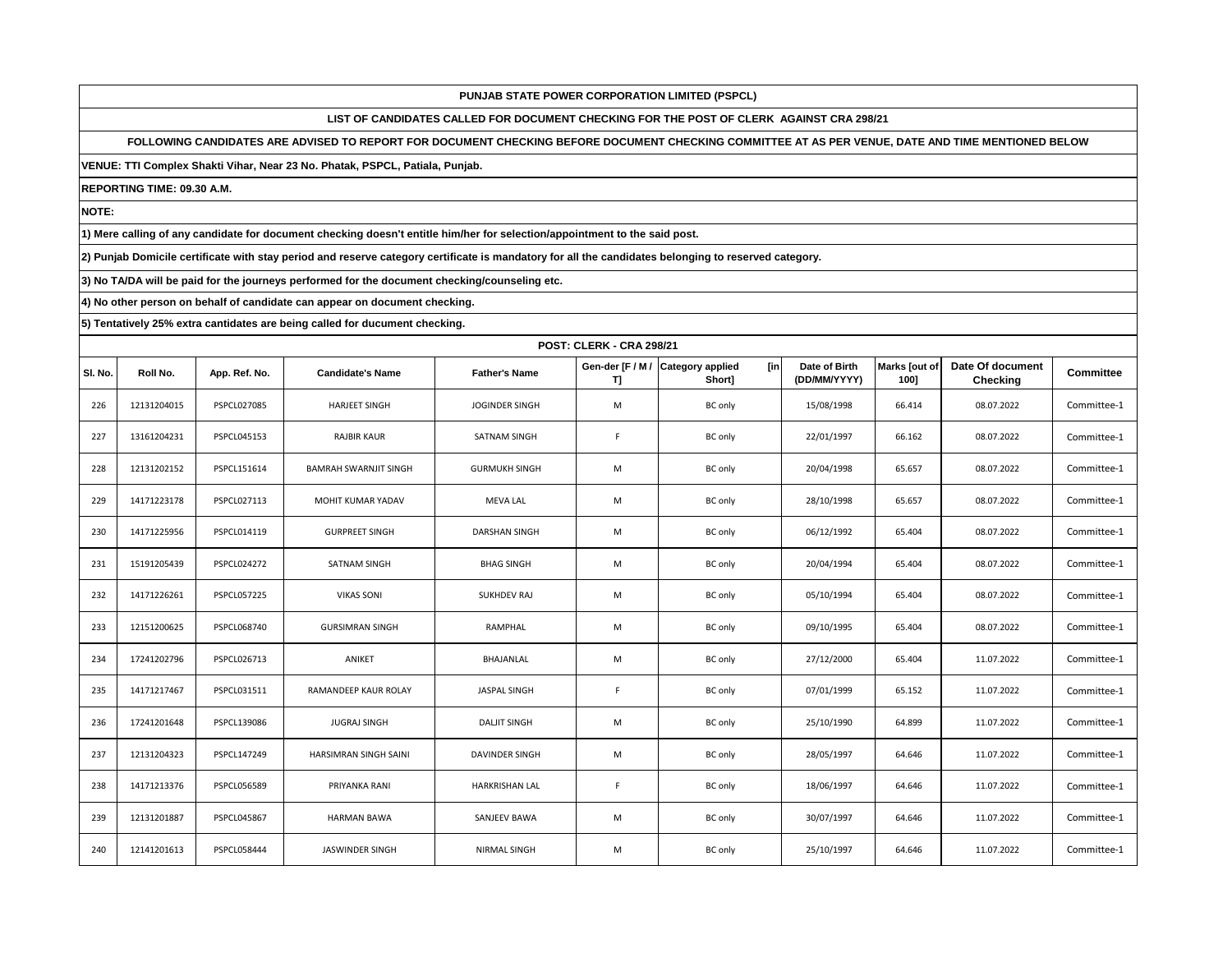# **LIST OF CANDIDATES CALLED FOR DOCUMENT CHECKING FOR THE POST OF CLERK AGAINST CRA 298/21**

# **FOLLOWING CANDIDATES ARE ADVISED TO REPORT FOR DOCUMENT CHECKING BEFORE DOCUMENT CHECKING COMMITTEE AT AS PER VENUE, DATE AND TIME MENTIONED BELOW**

**VENUE: TTI Complex Shakti Vihar, Near 23 No. Phatak, PSPCL, Patiala, Punjab.**

**REPORTING TIME: 09.30 A.M.**

**NOTE:**

**1) Mere calling of any candidate for document checking doesn't entitle him/her for selection/appointment to the said post.**

**2) Punjab Domicile certificate with stay period and reserve category certificate is mandatory for all the candidates belonging to reserved category.**

**3) No TA/DA will be paid for the journeys performed for the document checking/counseling etc.**

**4) No other person on behalf of candidate can appear on document checking.**

|         | <b>POST: CLERK - CRA 298/21</b> |                    |                         |                        |                        |                                          |                               |                       |                                     |                  |  |
|---------|---------------------------------|--------------------|-------------------------|------------------------|------------------------|------------------------------------------|-------------------------------|-----------------------|-------------------------------------|------------------|--|
| SI. No. | Roll No.                        | App. Ref. No.      | <b>Candidate's Name</b> | <b>Father's Name</b>   | Gen-der [F / M /<br>T] | [in<br><b>Category applied</b><br>Short] | Date of Birth<br>(DD/MM/YYYY) | Marks [out of<br>100] | Date Of document<br><b>Checking</b> | <b>Committee</b> |  |
| 241     | 13161207943                     | PSPCL112381        | <b>RAJAT KARWAL</b>     | <b>KESHAV SINGH</b>    | M                      | <b>BC</b> only                           | 28/02/1998                    | 64.646                | 11.07.2022                          | Committee-1      |  |
| 242     | 14171224796                     | PSPCL051392        | <b>LOVEPREET</b>        | DES RAJ                | M                      | <b>BC</b> only                           | 12/10/1998                    | 64.646                | 11.07.2022                          | Committee-1      |  |
| 243     | 14171213023                     | PSPCL012604        | <b>JAGDISH RAM</b>      | <b>BHIM SAIN</b>       | M                      | <b>BC</b> only                           | 12/03/1994                    | 64.141                | 11.07.2022                          | Committee-1      |  |
| 244     | 12131200071                     | PSPCL021717        | <b>BHOVESH DHIMAN</b>   | SURESH DHIMAN          | M                      | <b>BC</b> only                           | 21/09/1989                    | 63.889                | 11.07.2022                          | Committee-1      |  |
| 245     | 12131203117                     | <b>PSPCL027767</b> | SANJU JANGRA            | <b>SUBE SINGH</b>      | M                      | <b>BC</b> only                           | 10/03/1996                    | 63.889                | 11.07.2022                          | Committee-1      |  |
| 246     | 14171216552                     | PSPCL092436        | SUKHRAJ                 | DHARMVEER              | F.                     | <b>BC</b> only                           | 28/03/1996                    | 63.889                | 11.07.2022                          | Committee-1      |  |
| 247     | 13161200681                     | PSPCL148739        | <b>JASLEEN BALHOTRA</b> | <b>TARLOCHAN SINGH</b> | F.                     | <b>BC</b> only                           | 12/04/1996                    | 63.889                | 11.07.2022                          | Committee-1      |  |
| 248     | 14171205931                     | PSPCL025284        | RAJESH KUMAR            | KIRPA RAM              | M                      | <b>BC</b> only                           | 19/01/1998                    | 63.889                | 11.07.2022                          | Committee-1      |  |
| 249     | 19281201100                     | PSPCL026947        | <b>JATINDER KAUR</b>    | PARAMJIT SINGH         | F.                     | <b>BC</b> only                           | 17/10/1979                    | 63.636                | 11.07.2022                          | Committee-1      |  |
| 250     | 15191206074                     | <b>PSPCL078733</b> | <b>HARPREET SINGH</b>   | <b>MALKIAT SINGH</b>   | M                      | <b>BC</b> only                           | 22/02/1994                    | 63.636                | 11.07.2022                          | Committee-1      |  |
| 251     | 14171202585                     | PSPCL133660        | <b>JASPREET KAUR</b>    | <b>JAGVIR SINGH</b>    | F.                     | <b>BC</b> only                           | 03/01/1998                    | 63.636                | 11.07.2022                          | Committee-1      |  |
| 252     | 14171202671                     | PSPCL140402        | RAJNI                   | <b>RAM SINGH</b>       | F.                     | <b>BC</b> only                           | 04/07/1999                    | 63.636                | 11.07.2022                          | Committee-1      |  |
| 253     | 14171218160                     | PSPCL113867        | <b>MEHAKDEEP KAUR</b>   | <b>GURMEET SINGH</b>   | F.                     | <b>BC</b> only                           | 02/09/1999                    | 63.636                | 11.07.2022                          | Committee-1      |  |
| 254     | 14171220819                     | PSPCL091258        | <b>KAMALJIT KAUR</b>    | <b>JASWANT SINGH</b>   | F.                     | <b>BC</b> only                           | 07/01/1993                    | 63.384                | 11.07.2022                          | Committee-1      |  |
| 255     | 15201205422                     | PSPCL006569        | <b>ROHIT SAINI</b>      | <b>SOHAN LAL</b>       | M                      | <b>BC</b> only                           | 28/05/1995                    | 63.384                | 11.07.2022                          | Committee-1      |  |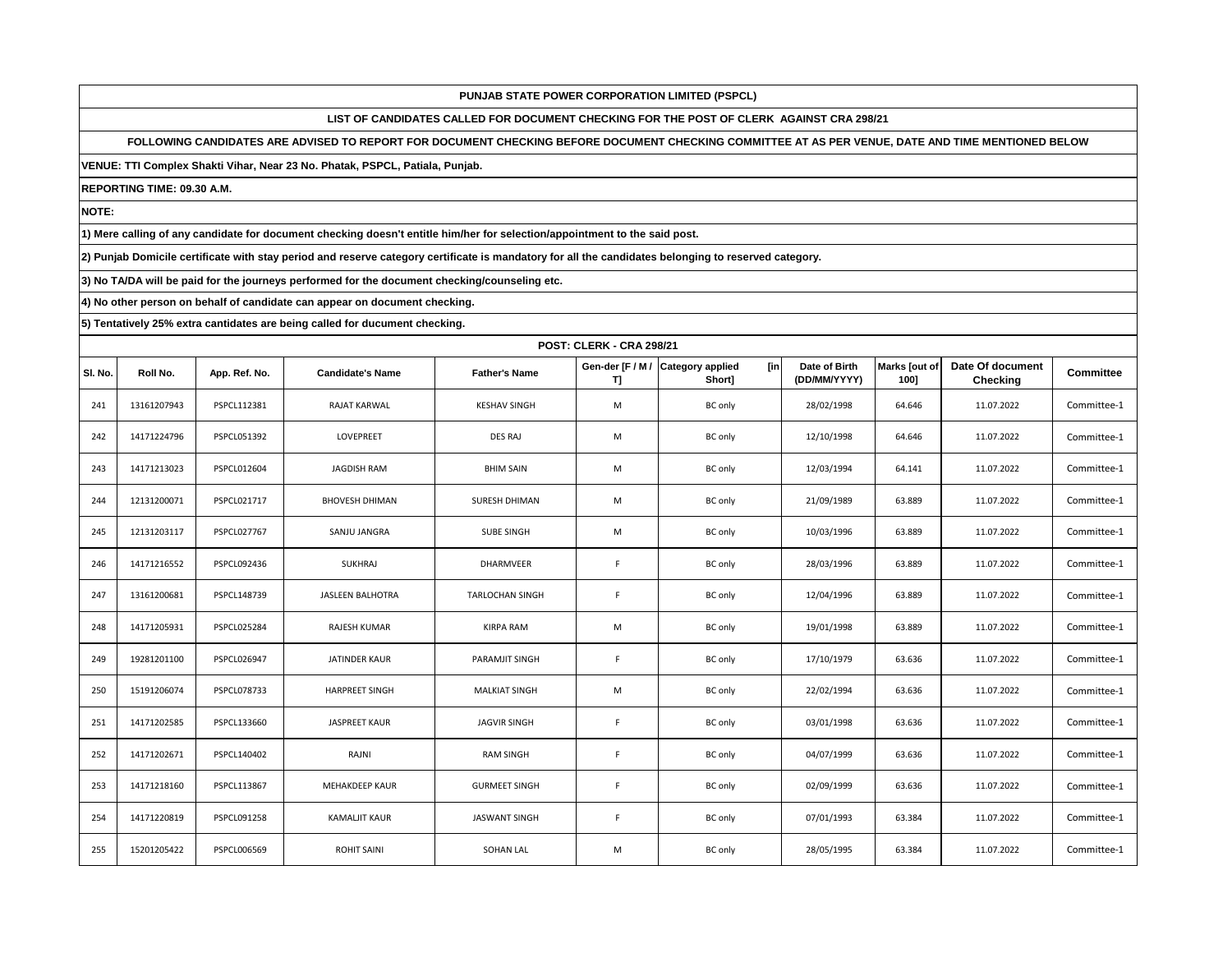# **LIST OF CANDIDATES CALLED FOR DOCUMENT CHECKING FOR THE POST OF CLERK AGAINST CRA 298/21**

## **FOLLOWING CANDIDATES ARE ADVISED TO REPORT FOR DOCUMENT CHECKING BEFORE DOCUMENT CHECKING COMMITTEE AT AS PER VENUE, DATE AND TIME MENTIONED BELOW**

**VENUE: TTI Complex Shakti Vihar, Near 23 No. Phatak, PSPCL, Patiala, Punjab.**

**REPORTING TIME: 09.30 A.M.**

**NOTE:**

**1) Mere calling of any candidate for document checking doesn't entitle him/her for selection/appointment to the said post.**

**2) Punjab Domicile certificate with stay period and reserve category certificate is mandatory for all the candidates belonging to reserved category.**

**3) No TA/DA will be paid for the journeys performed for the document checking/counseling etc.**

**4) No other person on behalf of candidate can appear on document checking.**

|         | <b>POST: CLERK - CRA 298/21</b> |                    |                         |                            |                       |                                          |                               |                       |                                     |                  |  |
|---------|---------------------------------|--------------------|-------------------------|----------------------------|-----------------------|------------------------------------------|-------------------------------|-----------------------|-------------------------------------|------------------|--|
| SI. No. | Roll No.                        | App. Ref. No.      | <b>Candidate's Name</b> | <b>Father's Name</b>       | Gen-der [F / M /<br>ŋ | [in<br><b>Category applied</b><br>Short] | Date of Birth<br>(DD/MM/YYYY) | Marks [out of<br>100] | Date Of document<br><b>Checking</b> | <b>Committee</b> |  |
| 256     | 17241202933                     | PSPCL058071        | <b>TARANJEET SINGH</b>  | <b>GURJANT SINGH</b>       | M                     | <b>BC</b> only                           | 14/06/1997                    | 63.384                | 11.07.2022                          | Committee-1      |  |
| 257     | 14171204022                     | PSPCL136070        | <b>AMRITPAL SINGH</b>   | <b>HARCHARAN SINGH</b>     | M                     | <b>BC</b> only                           | 12/05/1993                    | 62.879                | 11.07.2022                          | Committee-1      |  |
| 258     | 17241208675                     | <b>PSPCL058972</b> | TAJINDER PAL SINGH      | <b>HARJINDER PAL SINGH</b> | M                     | <b>BC</b> only                           | 21/10/1996                    | 62.879                | 11.07.2022                          | Committee-1      |  |
| 259     | 14171221645                     | PSPCL012619        | <b>KOMAL VERMA</b>      | RAJ KUMAR VERMA            | F.                    | BC only                                  | 20/02/1997                    | 62.879                | 12.07.2022                          | Committee-1      |  |
| 260     | 16231200041                     | PSPCL007151        | <b>JASNEEK KAUR</b>     | <b>JAGTAR SINGH</b>        | F.                    | <b>BC</b> only                           | 05/03/1999                    | 62.879                | 12.07.2022                          | Committee-1      |  |
| 261     | 14171221069                     | PSPCL119787        | LAKHVEER SINGH          | <b>BALJINDER SINGH</b>     | M                     | <b>BC</b> only                           | 20/04/1999                    | 62.879                | 12.07.2022                          | Committee-1      |  |
| 262     | 14171208161                     | PSPCL117396        | <b>SATBIR KAUR</b>      | <b>AMARJEET SINGH</b>      | F.                    | <b>BC</b> only                           | 19/07/2000                    | 62.879                | 12.07.2022                          | Committee-1      |  |
| 263     | 13161204811                     | PSPCL047106        | <b>JOBANJIT SINGH</b>   | <b>GURCHARAN SINGH</b>     | M                     | <b>BC</b> only                           | 15/06/1996                    | 62.626                | 12.07.2022                          | Committee-1      |  |
| 264     | 14171221646                     | PSPCL012651        | <b>GAGANDEEP SINGH</b>  | <b>MANJIT SINGH</b>        | M                     | <b>BC</b> only                           | 20/08/1996                    | 62.626                | 12.07.2022                          | Committee-1      |  |
| 265     | 14171227171                     | PSPCL148807        | <b>SUKHVIR SINGH</b>    | <b>GURBACHAN SINGH</b>     | M                     | <b>BC</b> only                           | 15/08/1998                    | 62.626                | 12.07.2022                          | Committee-1      |  |
| 266     | 14171209527                     | PSPCL110315        | <b>FAQIR SINGH</b>      | JAGDEV SINGH               | M                     | <b>BC</b> only                           | 14/09/1999                    | 62.626                | 12.07.2022                          | Committee-1      |  |
| 267     | 14171205799                     | PSPCL005253        | <b>KANTA DEVI</b>       | <b>KRISHAN LAL</b>         | F                     | <b>BC</b> only                           | 16/10/1996                    | 62.374                | 12.07.2022                          | Committee-1      |  |
| 268     | 14171220191                     | PSPCL013144        | CHANDER PARVEEN KUMAR   | <b>DALIT SINGH</b>         | M                     | <b>BC</b> only                           | 05/02/1992                    | 62.121                | 12.07.2022                          | Committee-1      |  |
| 269     | 13161206606                     | PSPCL120361        | <b>HARMANPREET KAUR</b> | <b>MAJOR SINGH</b>         | F                     | <b>BC</b> only                           | 05/06/1999                    | 61.616                | 12.07.2022                          | Committee-1      |  |
| 270     | 14171209403                     | PSPCL092407        | PRIYANKA RANI           | <b>OM PARKASH</b>          | F                     | <b>BC</b> only                           | 26/08/1999                    | 61.616                | 12.07.2022                          | Committee-1      |  |